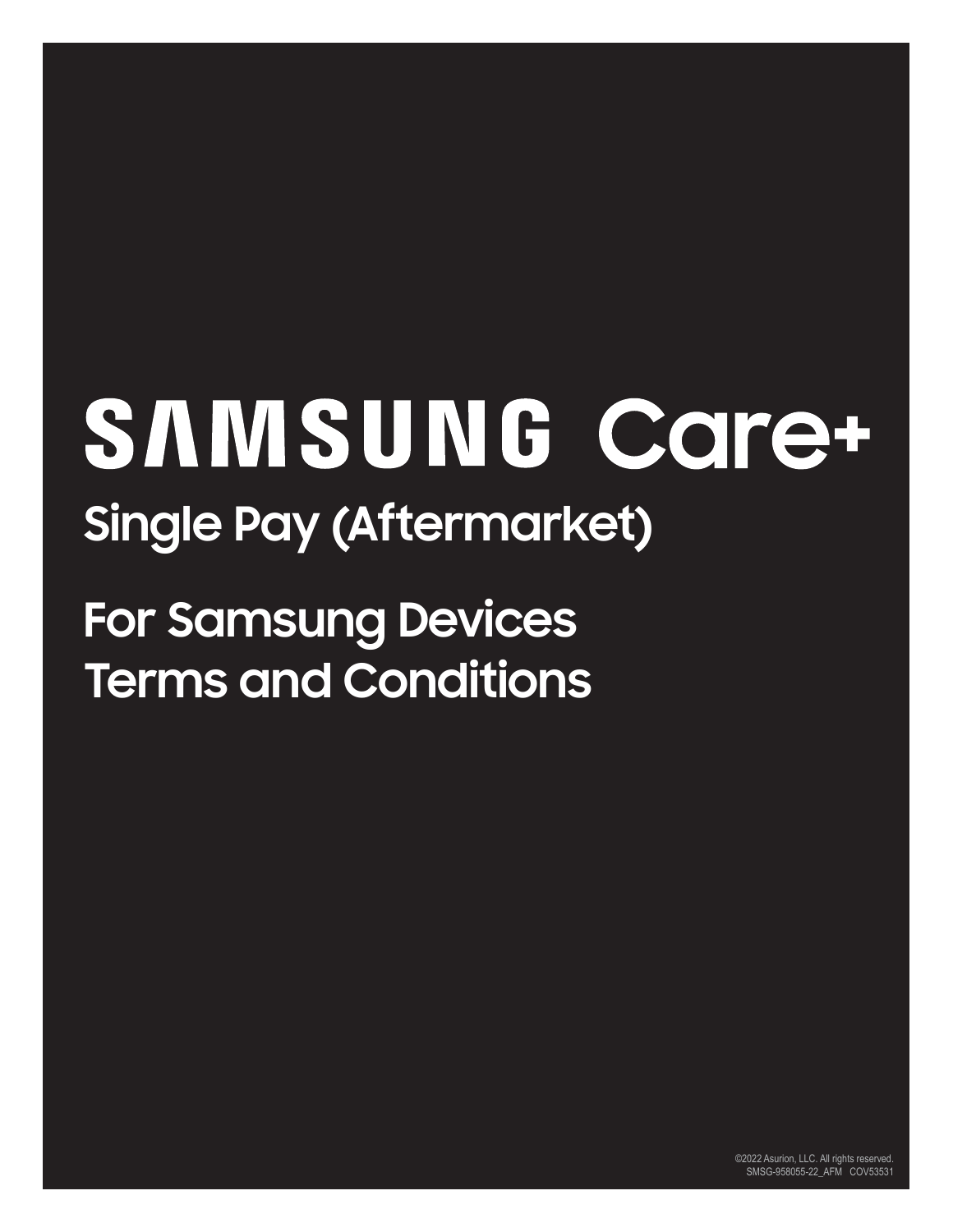# Service Fees

A nonrefundable service fee will be charged for each approved claim. Amounts are based on device tiers for each program. For eligible devices by tier, see the Device Schedule below, go to asurion.com/samsung or call Asurion at 1-866-371-9501. Please visit asurion.com/samsung and refer to your terms and conditions anytime your device changes.

| <b>Service Contract Fees</b>  |                              |        |        |       |
|-------------------------------|------------------------------|--------|--------|-------|
|                               | Tier1                        | Tier 2 | Tier 3 | Tier4 |
| ADH Replacement<br>Claims     | Not eligible for<br>coverage | \$99   | \$99   | \$249 |
| <b>ADH Repair Claims</b>      | Not eligible for<br>coverage | \$29   | \$29   | \$249 |
| <b>All Malfunction Claims</b> | Not eligible for<br>coverage |        | \$0    |       |

Important Information: For approved claims, a repair or replacement device will be provided at our discretion. For repairs, you will be required to bring or mail your device to an authorized repair center. Additional information on repairs is available at asurion.com/samsung, which includes a list of eligible devices, types of repairable damage and available select repair locations.

Repair eligibility is subject to change. If your device is ineligible for repair or not repairable, if there is no authorized repair location, parts, or technician available, or if we decide that a replacement is necessary, you will receive a replacement device and be charged the replacement service fee.

| Device Tier       | Devices (For complete list of devices, please visit Asurion.com/Samsung)                                                                                                                            |  |  |
|-------------------|-----------------------------------------------------------------------------------------------------------------------------------------------------------------------------------------------------|--|--|
| Tier1             | A51, A51 5G, A52 5G, A53, XCover Pro (all carriers including unlocked, 128GB)                                                                                                                       |  |  |
| Tier <sub>2</sub> | Note 9, Note 10, GS 9, GS 9+, S10, S10e, S10 Lite, S20 FE, S21, S21 FE 5G, S22, A71 5G<br>(all carriers including unlocked, 128GB, 256GB and 512GB)                                                 |  |  |
| Tier 3            | S10 5G, S10+, S20 5G, S20+, S20 Ultra 5G, S21+ 5G, S21 Ultra 5G, S22+, S22 Ultra, Note 10+,<br>Note 10+5G, Note 205G, Note 20 Ultra 5G (all carriers including unlocked, 128GB, 256GB<br>and 512GB) |  |  |
| Tier 4            | Galaxy Fold, Galaxy Fold 2 5G, Galaxy Z Flip, Galaxy Z Flip 5G<br>(all carriers including unlocked, 128GB, 256GB and 512GB)                                                                         |  |  |

For a complete and current list of devices with associated service fee and deductible amounts, please visit asurion.com/samsung or call 1-866-371-9501. NOTE: This list is changed from time to time. Please check asurion.com/samsung anytime your device changes for your applicable service fees.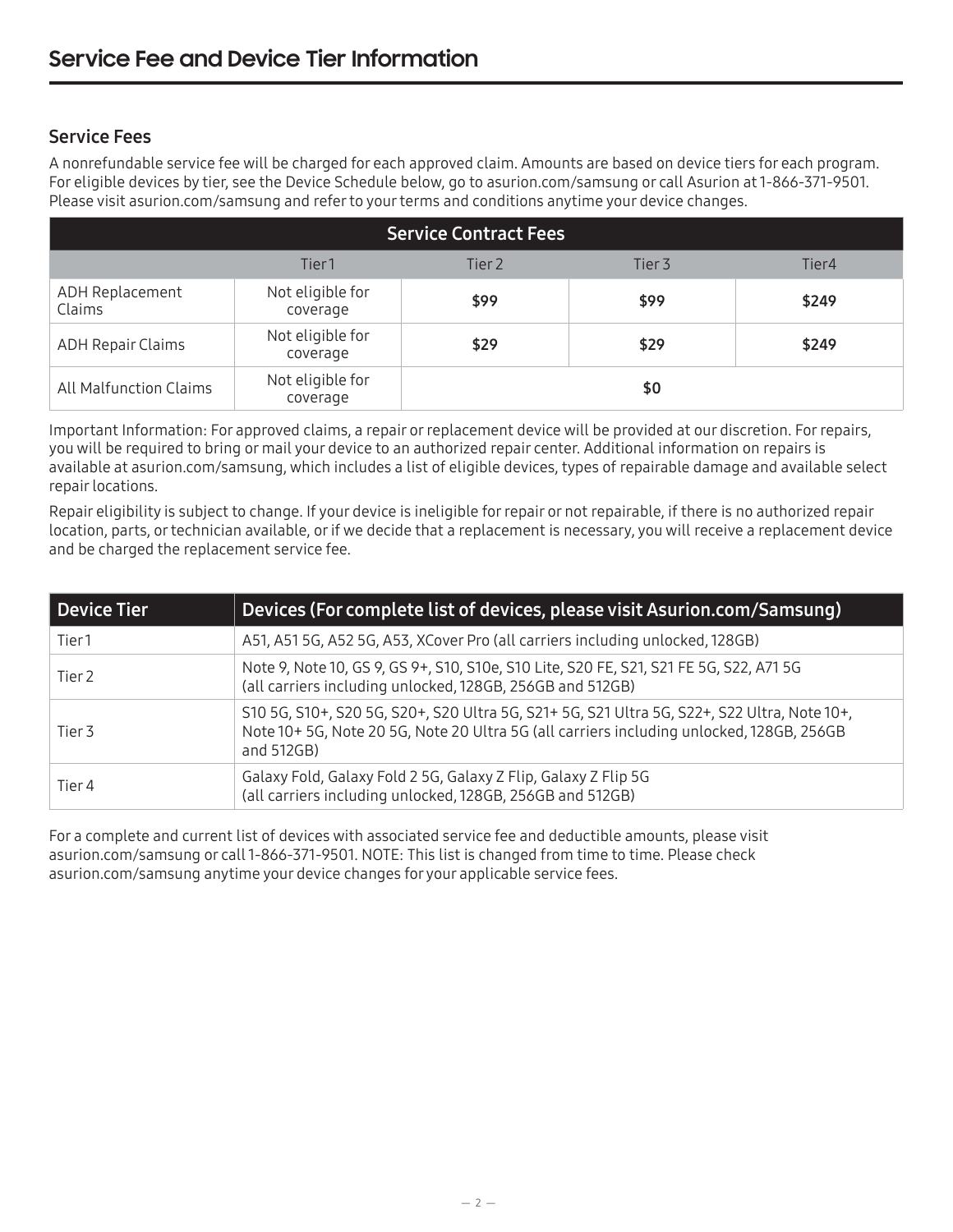#### **Samsung Care+**

**THESE SERVICE CONTRACT TERMS AND CONDITIONS (THE "PLAN") ARE A LEGAL CONTRACT BETWEEN YOU, US, AND THE ADMINISTRATOR (AS DEFINED BELOW). THIS PLAN REQUIRES YOU TO RESOLVE ANY DISPUTES WITH US OR THE ADMINISTRATOR THROUGH BINDING AND INDIVIDUAL ARBITRATION OR THROUGH SMALL CLAIMS COURT AND LIMITS OUR LIABILITY TO YOU. PLEASE READ THIS PLAN CAREFULLY AND COMPLETELY. IF YOU DO NOT AGREE WITH ANY OF ITS PROVISIONS, YOU MAY CANCEL THIS PLAN ACCORDING TO THE CANCELLATION PROVISIONS BELOW. For more information on how to file a claim, please refer to the "To Make a Claim" provision below.**

**OBLIGOR:** The company obligated under this Plan in the District of Columbia and all states, except Florida, is **Asurion Warranty Protection Services, LLC.**, who can be contacted at P.O. Box 061078, Chicago, IL 60606-1078, telephone 1-866-856-3882. In Florida, the company obligated under this Plan is **Asurion Warranty Protection Services of Florida, LLC**.

**DEFINITIONS:** Throughout this Plan, the following words have the following meanings:

- **1. "we," "us"** and **"our"** mean the company obligated under this Plan, as referenced in the Obligor section above;
- **2. "administrator"** means (i) Asurion Warranty Protection Services, LLC in the District of Columbia and all states, except Florida; and (ii) Asurion Warranty Protection Services of Florida, LLC. in Florida. The administrator can be contacted at: P.O. Box 061078, Chicago, IL 60606-1078, telephone 866-371-9501;
- **3. "seller"** means Samsung Electronics America, Inc. ("Samsung"), the seller of the product and this Plan;
- **4. "covered product"** [means the Samsung consumer item that you purchased and is covered by this Plan on your account with Samsung Electronics America, Inc. on the date the breakdown occurs as identified by Electronic Serial Number (ESN), Mobile Equipment Identification Number (MEID), or International Mobile Equipment Identity (IMEI) for CDMA devices and SIM card;
- **5. "you"** and **"your"** mean the individual who purchased the covered product and purchased this Plan;
- **6. "breakdown"** means the mechanical or electrical failure of the covered product caused by: (i) defects in materials and/or workmanship; (ii) power surge; (iii) dust, heat or humidity; (iv) normal wear and tear; or (v) unintentional and accidental damage from handling as a result of normal use ("ADH"); and
- **7. "replacement product"** means a **NEW, REFURBISHED OR REMANUFACTURED SAMSUNG PRODUCT OF EQUAL OR SIMILAR FEATURES AND FUNCTIONALITY THAT PERFORMS TO THE FACTORY SPECIFICATIONS OF THE ORIGINAL COVERED PRODUCT.** Technological advances may result in a replacement product with a lower selling price than the original covered product.

**INSTRUCTIONS:** This Plan, including the terms, conditions, limitations and exclusions, and your sales receipt or order confirmation email for the covered product and this Plan, constitute the entire agreement between you and us. Please keep this Plan and your sales receipt or order confirmation email for future reference; you may need them to obtain service. You must follow the manufacturer's instructions for proper use, care and maintenance of the covered product. Failure to follow the manufacturer's maintenance and service guidelines may result in the denial of coverage under this Plan. We strongly recommend (but do not require as a condition of this Plan) the regular back up of data and software. If applicable, it is important that you back up all data files on your covered product prior to obtaining service; repairs to your covered product may result in the deletion of such data files.

**WHAT IS COVERED:** This Plan covers replacement or parts and labor costs to repair your covered product in the event it experiences a breakdown that is not covered under any insurance policy, warranty or other service contract. If we determine that we cannot service your covered product as specified in this Plan, we may, at our discretion: (i) replace it with a replacement product; (ii) reimburse you for authorized repairs to, or replacement of, the covered product; or (iii) at our discretion, issue you a gift card or check, for the original purchase price you paid for the covered product, excluding sales tax, as indicated on your sales receipt or order confirmation email. Non-original parts may be used for repair of the covered product. If breakdown occurs in the standard battery in conjunction with the breakdown of the covered product, we will also repair, or, at our sole option, replace one standard battery as applicable. THERE IS NO ASSURANCE, REPRESENTATION, OR GUARANTEE THAT ANY REPLACEMENT PRODUCT WILL BE IDENTICAL OR OFFER THE SAME FUNCTIONALITIES AS THE ITEM BEING REPLACED. **Replacement products will be NEW OR REFURBISHED, in our sole discretion.** The wireless device provided as the replacement product immediately becomes the covered product. You hereby assign to us all rights and benefits of any manufacturer's warranty or other ancillary coverage relating to any covered product that we replace. You hereby assign to us all rights and benefits of any manufacturer's warranty or other ancillary coverage relating to any covered product that we replace. **NOTE: For Mobile Phones:** You are responsible for backing up all computer software and data prior to commencement of any repairs. We are not responsible for any lost data, including documents, databases, messages, licenses, contacts, passwords, books/magazines, games, photos, videos, ringtones, music or other nonstandard software or data on your covered product. Coverage under this Plan also includes access to technical assistance and support for your covered product(s) through Samsung Care+ Support during the term of this Plan. Samsung Care+ Support terms of service can be accessed at www.asurion.com/samsung. Go to www.asurion.com/samsung or call 866-371-9501.

#### **COVERAGE BENEFITS BEGINNING ON THE DATE OF PURCHASE:**

- **1.** Power surge protection.
- **2.** Access to technical assistance and support for your covered product(s) through Samsung Care+ Support during the term of this Plan. Samsung Care+ Support terms of service can be accessed at www.asurion.com/samsung. Go to www.asurion.com/Samsung or call 866-371-9501.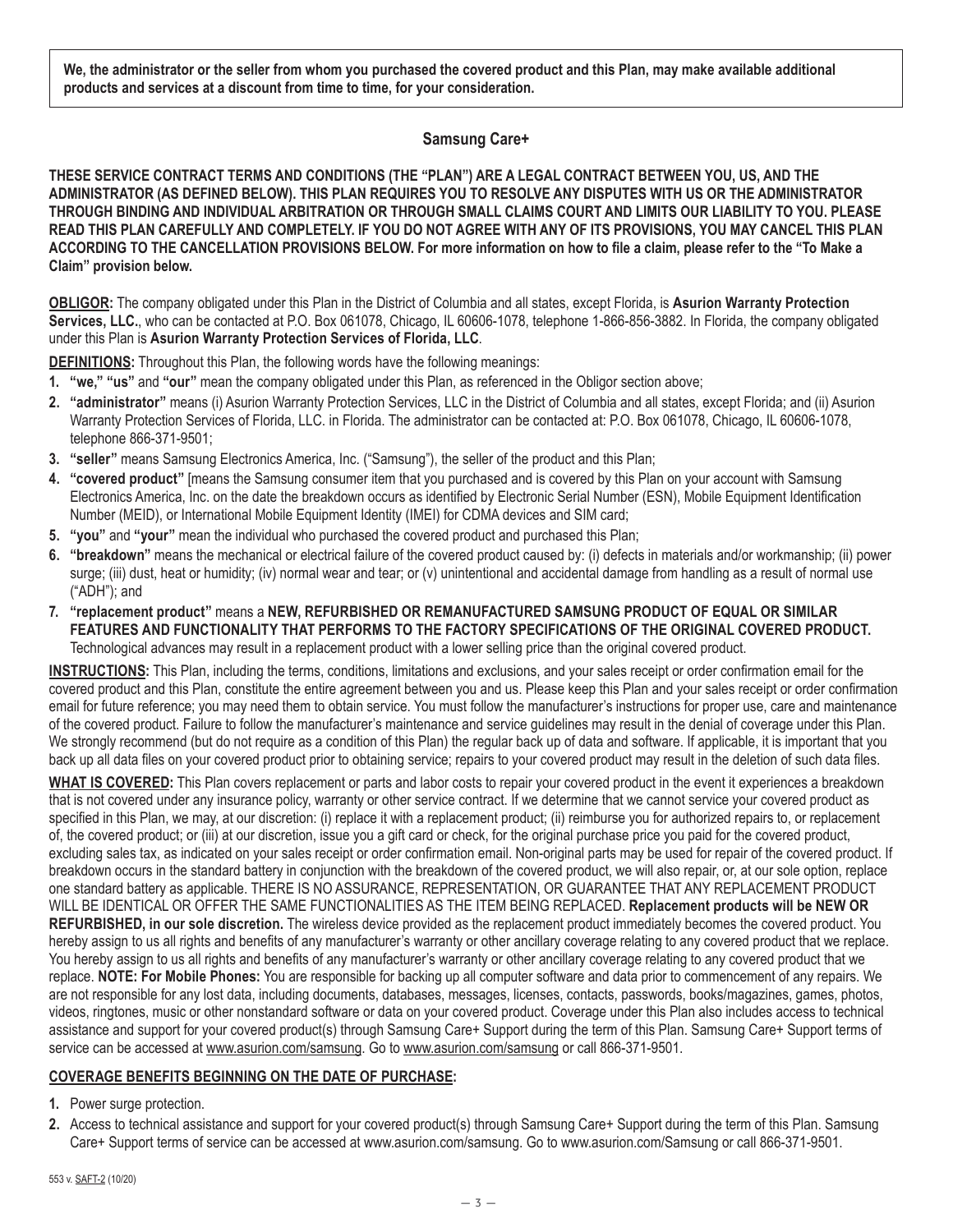#### **COVERAGE BENEFITS BEGINNING THIRTY (30) DAYS AFTER PURCHASE:**

**1.** Breakdowns caused by ADH.

**TERM OF COVERAGE:** The term of this Plan begins on your date of purchase and continues for the period indicated on your sales receipt or your order confirmation email. This Plan is inclusive of the manufacturer's warranty; it does not replace the manufacturer's warranty. After the manufacturer's warranty expires, the Plan continues to provide some of the manufacturer's benefits as well as certain additional benefits listed within the Plan's terms and conditions. Except for the coverage outlined above, which begin on your date of purchase or which begin thirty (30) days after purchase, all other Plan coverage becomes effective immediately following the expiration of the manufacturer's warranty. Plan coverage remains in effect throughout the duration of your term, unless cancelled or fulfilled pursuant to the provisions below. In the event your covered product is being serviced by an authorized service center when this Plan expires, the term of this Plan will be extended until the covered repair has been completed.

**HOW TO MAKE A CLAIM:** If your covered product experiences a breakdown, you may go online to www.asurion.com/samsung twenty-four (24) hours a day, seven (7) days a week, or you may call customer service twenty-four (24) hours a day, seven (7) days a week at 866-371-9501 to speak to an agent. **All claims must be authorized in advance. Unauthorized repairs or replacements may not be covered.** Depot, carry-in, or remote technician service may be available; the customer service agent will inform you of the type of service your covered product qualifies for during the filing of the claim. We will pay for the cost of shipping your covered product to and from the authorized service center if depot service is required. We may require you to fill out a claim facilitation form prior to receiving service or a replacement or reimbursement under this Plan. You may also be required to produce a State or Federal issued photo I.D., other than a student or professional license or I.D., as a condition to receiving service or replacement or reimbursement under this Plan. You must file your claim within thirty (30) days of a breakdown. If you fail to file your claim within thirty (30) days, we may deny you coverage. All claims must be reported within thirty (30) days after expiration of this Plan.

**NO LEMON POLICY:** After three (3) service repairs for the same defect have been completed on a covered product under this Plan, and that covered product requires a fourth (4th) repair, as determined by us, we will provide you with a replacement product, not to exceed the purchase price you paid for the covered product excluding sales tax, as indicated on your sales receipt or order confirmation email, or, at our discretion, provide you with a gift card or check for the cost of a replacement product not to exceed the purchase price you paid for the covered product, excluding sales tax, as indicated on your sales receipt or order confirmation email. Preventative maintenance checks, cleanings, covered product diagnosis and customer education are not considered repairs for the purposes of the No Lemon Policy. NOTE: The No Lemon Policy does not apply to: (i) repairs performed while the covered product is under the manufacturer's warranty; or (ii) breakdowns caused by ADH.

**CLAIM LIMIT:** Beginning on the date you enrolled, this Plan will cover up to, but no more than, three (3) covered ADH breakdowns in any one (1) year period (the "Claim Limit") during the term of this Plan. If the Claim Limit for ADH breakdowns is exhausted before the end of the Plan term, our obligations under this Plan will be satisfied and your coverage will terminate. The one (1) year period is calculated based on the date of loss for each covered ADH breakdown. There is no limit for claims due to all other breakdowns. For any single claim, the maximum amount we will spend to replace or repair the covered product is \$2,500.00.

**SERVICE FEE:** A non-refundable service fee, plus applicable taxes, is due for each repair or replacement provided under this Plan, as set forth in the schedule below. You agree to pay the service fee, plus applicable sales taxes, to us prior to the repair or replacement of the mobile phone. The service fee must be paid and received in advance of the service being provided and may be paid through a valid credit card or branded debit card. The following service fee(s) apply:

| Covered Product Tier | ADH Replacement Service Fee | ADH Repair Service Fee    | All Other Breakdowns      |
|----------------------|-----------------------------|---------------------------|---------------------------|
| Tier 1               | NOT ELIGIBLE FOR COVERAGE   | NOT ELIGIBLE FOR COVERAGE | NOT ELIGIBLE FOR COVERAGE |
| Tier <sub>2</sub>    | \$99.00                     | \$29.00                   | \$0.00                    |
| Tier 3               | \$99.00                     | \$29.00                   | \$0.00                    |
| Tier 4               | \$249.00                    | \$249.00                  | \$0.00                    |

**NON-RETURN FEE:** Covered products approved for replacement must be returned to us at our expense in the return mailer that was shipped to you within ten (10) days of delivery of the replacement product. You must return the replaced covered product as directed by us and according to the instructions included in the return mailer, including unlocking the device, or you will be charged a non-return fee of up to manufacturer's suggested retail price. YOU CAN AVOID THIS CHARGE BY SIMPLY RETURNING THE COVERED PRODUCT AS DIRECTED.

**CHARGE FOR NON-COVERED CLAIMS:** If we ship you a replacement product, we will notify you in writing within thirty (30) days of the return of the replaced covered product if we determine the returned covered product did not suffer a breakdown covered by the Plan. You will be charged a non-covered claim charge up to \$2,500.00, unless you return the replacement product, in good working order, at your cost of shipping within fifteen (15) days of our notification. If you return the replacement product as required by this Plan, we will return to you your original covered product.

**TRANSFERABILITY:** This Plan is not transferrable by you and may not be assigned by you.

**MANUFACTURER'S RESPONSIBILITIES:** Parts and services covered during the manufacturer's warranty period are the responsibility of the manufacturer.

#### **WHAT IS NOT COVERED:**

**The Plan does not cover:**

**1> Incidental or consequential damages; 2> failures caused by acts of God, fire, flood, explosion, war, terrorism, strike, embargo, acts of the government, military authority, or the elements; 3> loss, theft, abuse, misuse, intentional damage,**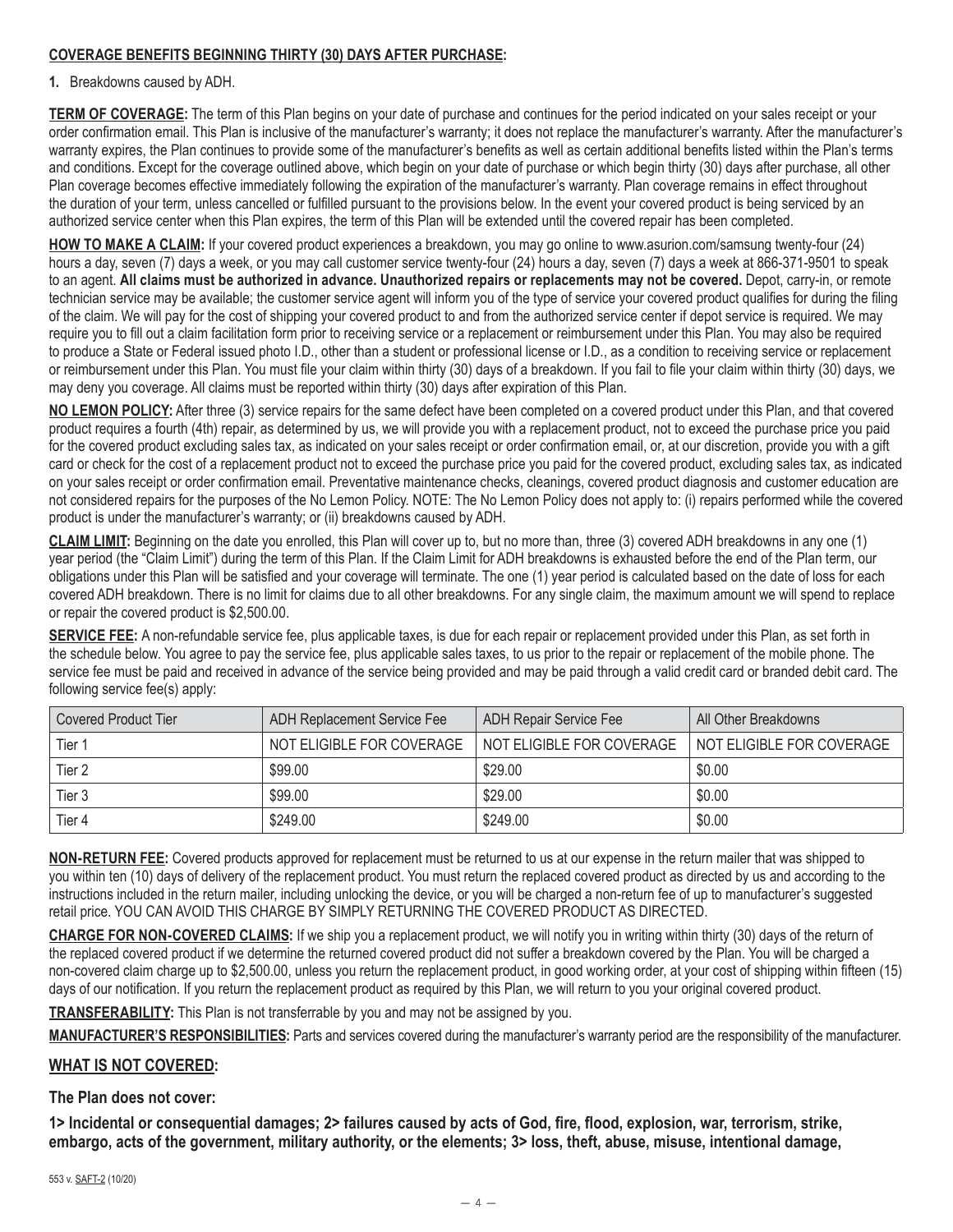**improper installation, or customer negligence; 4> pre-existing conditions occurring before the time it was established as the covered product; and 5> changes or enhancements in color, texture, finish, expansion, contraction, or any cosmetic damage to the covered product however caused, including, but not limited to: scratches and marring, that do not affect the mechanical or electrical function of the covered product.**

**Further, Covered Product does not include and the Plan does not cover:**

**1> Contraband or property in the course of illegal transportation or trade; 2> Property in transit to you from anyone other than us; 3> Battery chargers; 4> Any accessories, (except as otherwise provided with respect to standard batteries), including but not limited to: color face plates, personalized data, or customized software, such as personal information managers (PIMs), ring tones, games, or screen savers; 5> Unauthorized modifications, alterations, or repairs, including the use of third-party parts not provided or certified by the manufacturer; and 6> Covered Product that is missing any part or parts.**

**RENEWAL:** This Plan may be renewed at our discretion.

**CANCELLATION:** You can cancel this Plan at any time for any reason at any time by emailing DepartmentC@asurion.com or by writing the administrator at: P.O. Box 1818, Sterling, VA 20167. In the event you cancel this Plan within thirty (30) days of receipt of this Plan, you will receive a full refund of any payments made by you under this Plan, including sales tax, less the cost of any claims that have been paid or repairs that have been made. In the event you cancel this Plan after thirty (30) days of receipt of this Plan, you will receive a refund equal to one hundred percent (100%) of the pro-rata unearned portion of the price paid for the Plan, less the cost of any claims that have been paid or repairs that have been made. This Plan may be cancelled by us or the administrator for any reason by notifying you in writing at least thirty (30) days prior to the effective date of cancellation, which notice will state the effective date and reason for cancellation. If we or the administrator cancel this Plan, you will receive a refund of one hundred percent (100%) of the pro-rata unearned portion of the Plan price, less the cost of any claims which have been paid or repairs that have been made. For residents of AL, AR, CA, CO, DC, HI, MA, MD, ME, MN, MO, NJ, NM, NV, NY, SC, TX, WA, WI and WY and any other jurisdictions(s) required by law, any refund owed and not paid or credited within thirty (30) days of the cancellation effective date will include a ten percent (10%) penalty per month.

**INSURANCE SECURING THIS PLAN:** This Plan is not an insurance policy, however, our obligations under this Plan are insured under an insurance policy issued by Continental Casualty Company, 151 N. Franklin St., Chicago, IL 60606 in the following jurisdictions: Alabama, Arkansas, California, Colorado, Connecticut, District of Columbia, Florida, Georgia, Hawaii, Illinois, Indiana, Kentucky, Maine, Massachusetts, Minnesota, Missouri, Montana, Nevada, New Hampshire, New Jersey, New York, North Carolina, Ohio, Oklahoma, Oregon, South Carolina, Texas, Utah, Vermont, Virginia, Washington, Wisconsin, or Wyoming. If you have filed a claim under this Plan and we fail to pay, provide service or provide you with a refund owed within sixty (60) days, or if we become insolvent or otherwise financially impaired, you may contact Continental Casualty Company directly at 1-800-831-4262 to report your claim.

Limitation of Liability: In the event of any error, omission or failure by us, the administrator or Samsung with respect to the Plan or the services provided by us, the administrator or Samsung hereunder, ours, the administrator's and Samsung's RESPONSIBILITY AND LIABILITY WILL BE LIMITED TO THE CHARGES ACTUALLY PAID BY YOU FOR THE PLAN (BUT NO MORE THAN THE LAST TWENTY-FOUR (24) MONTHLY CHARGES YOU PAID FOR THE PLAN). THIS IS YOUR SOLE REMEDY FOR ANY ERRORS, OMISSIONS OR FAILURE OF OUR, THE ADMINISTRATOR OR SAMSUNG PERFORMANCE. FURTHER, UNDER NO CIRCUMSTANCES WILL WE, THE ADMINISTRATOR OR SAMSUNG BE LIABLE FOR INDIRECT, INCIDENTAL, CONSEQUENTIAL, SPECIAL, EXEMPLARY OR PUNITIVE DAMAGES (EVEN IF WE, THE ADMINISTRATOR OR SAMSUNG HAVE BEEN ADVISED OF OR HAVE FORESEEN THE POSSIBILITY OF SUCH DAMAGES), ARISING FROM THE PLAN OR US OR THE ADMINISTRATOR OR SAMSUNG PERFORMANCE UNDER THE PLAN, OR UNDER ANY PROVISION OF THIS PLAN, SUCH AS, BUT NOT LIMITED TO, LOSS OF REVENUE OR ANTICIPATED PROFITS OR LOST BUSINESS. EXCEPT AS OTHERWISE EXPRESSLY STATED IN THIS PLAN, WE HEREBY SPECIFICALLY DISCLAIM ANY AND ALL REPRESENTATIONS OR WARRANTIES, EXPRESS OR IMPLIED, REGARDING THE PLAN AND SERVICES TO BE PROVIDED HEREUNDER BY ASURION AND SAMSUNG, INCLUDING ANY IMPLIED WARRANTY OF TITLE, MERCHANTABILITY OR FITNESS FOR A PARTICULAR PURPOSE AND IMPLIED WARRANTIES ARISING FROM COURSE OF DEALING OR COURSE OF PERFORMANCE.

**Waiver:** No waiver in whole or in part of any term or condition of this Plan will be construed as a continuing waiver of that term or condition or a waiver in whole or in part of any other term or condition. We may reduce or waive the claim service fee for the covered product. We will post the current claim service fee schedule at www.asurion.com/samsung, or by calling 866-371-9501.

Force Majeure: We have no responsibility for delays or failures due to acts of God, fire, flood, explosion, war, strike, embargo, acts of the government, military authority, or the elements, or other causes beyond our control, and in such event, we may cancel this Plan immediately.

**ARBITRATION OR SMALL CLAIMS COURT AGREEMENT: Please read this section carefully. It affects your rights.** For the purposes of this arbitration or small claims court agreement (referred to as the "A.A") only, references to "we" and "us" also include (1) the respective parents, subsidiaries, affiliates, agents, employees, successors and assigns of the Obligor and administrator of this Plan (as defined above), and (2) the seller (as defined above) and its wholly owned subsidiaries, agents, employees, successors and assigns. Most of your concerns about this Plan can be addressed simply by contacting us at 866-371-9501. In the event we cannot resolve any dispute with you, **YOU AND WE AGREE TO RESOLVE THOSE DISPUTES THROUGH BINDING ARBITRATION OR SMALL CLAIMS COURT INSTEAD OF THROUGH COURTS OF GENERAL JURISDICTION. YOU AND WE AGREE TO WAIVE THE RIGHT TO A TRIAL BY JURY AND WAIVE THE RIGHT TO PARTICIPATE IN CLASS ACTIONS OR OTHER REPRESENTATIVE PROCEEDINGS.**

**1. THIS A.A.:**

- **a.** Survives termination of this Plan.
- **b.** Is governed by the Federal Arbitration Act.
- **c.** Covers any dispute you have with us concerning or related, directly or indirectly, to this Plan.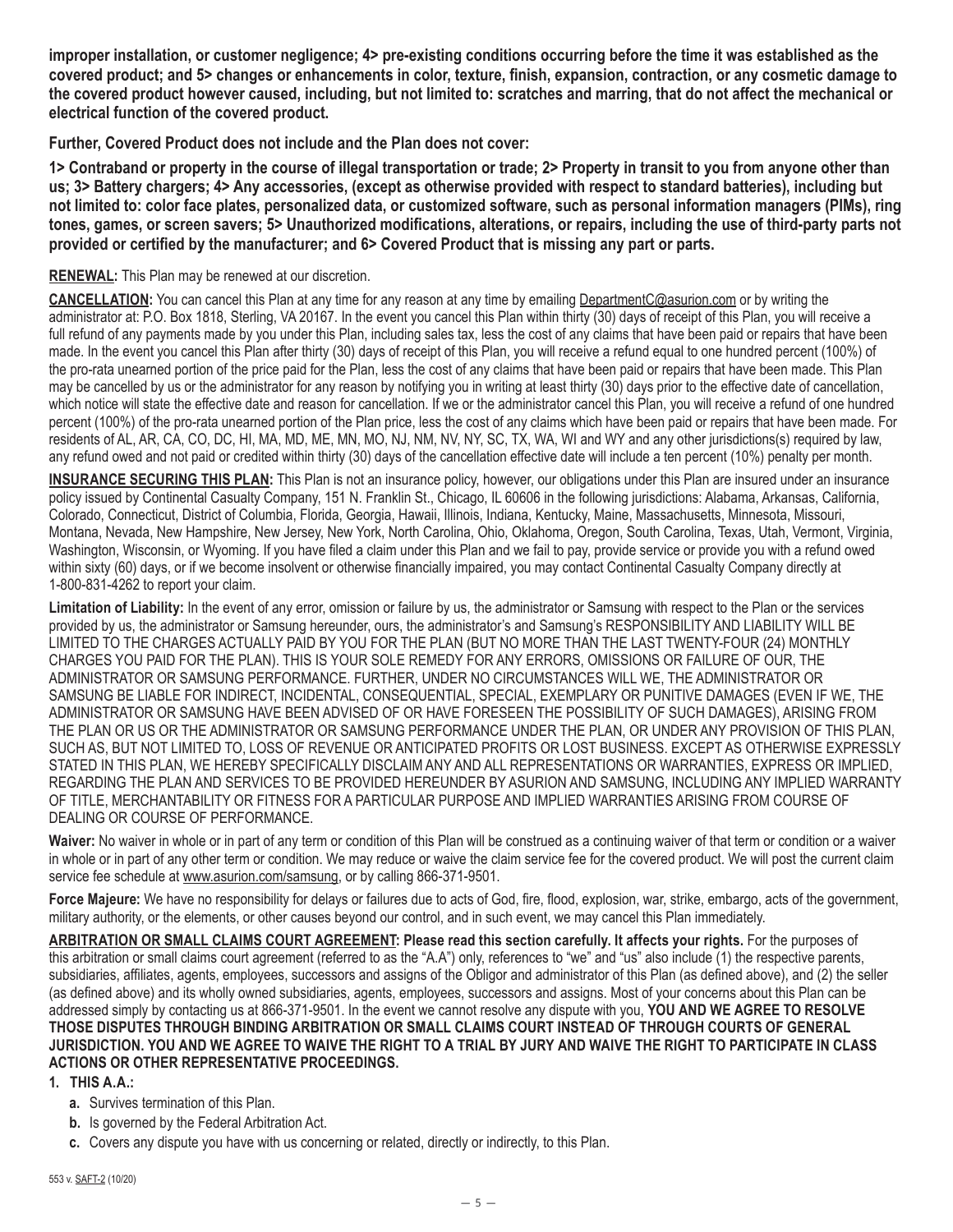- **d.** Does not prevent you from bringing an individual action against us in small claims court instead of pursuing arbitration.
- **e.** Does not prevent you from informing any government agency of your dispute. They may be able to seek relief on your behalf.

# **2. ARBITRATION PROCESS:**

- **a.** How to start arbitration.
	- Send a written Notice of Claim by certified mail to Legal Department, P.O. Box 110656, Nashville, TN 37222-0656.
	- Describe the dispute and relief sought in the Notice.
	- If the dispute is not resolved within 30 days of receipt of the Notice, you may start an arbitration with the American Arbitration Association ("AAA"). You can contact the AAA and obtain a free copy of their rules and forms at www.adr.org or 1-800-778-7879.
- **b.** Arbitration will be conducted by the AAA following the Consumer Arbitration Rules ("Rules"). A court may decide the enforceability of this A.A. The arbitrator will decide all other issues. The arbitrator is bound by this A.A.
- **c.** Any hearing will take place in the county or parish of your mailing address unless you and we agree to a different location.

#### **3. FEES:**

- **a.** In most cases we will pay all filing, administration and arbitrator fees. If the arbitrator finds that your dispute was filed to harass or is frivolous, the Rules govern payment of the fees.
- **b.** We will reimburse you for a filing fee paid to the AAA. If you are unable to pay a filing fee, we will pay it if you send us a written request.

### **4. ARBITRATION DECISION:**

- **a.** You and we agree not to disclose any settlement offers to the arbitrator before the arbitrator issues a decision.
- **b.** If the arbitrator finds in your favor and the damages awarded are greater than the last settlement we offered, we will do the following.
	- We will pay you the greater of the damages or \$7,500.
	- We will also pay your reasonable attorney's fees and arbitration expenses. You may not recover duplicate awards of fees and expenses.
- **c.** We waive any right we have to recover attorney's fees and expenses from you if we win the arbitration.
- **d.** If you seek declaratory or injunctive relief, it can only be awarded as necessary to provide you relief.

**YOU AND WE AGREE THAT EACH PARTY MAY BRING CLAIMS AGAINST THE OTHER ONLY IN AN INDIVIDUAL CAPACITY AND NOT IN A PURPORTED CLASS ACTION, CLASS ARBITRATION OR REPRESENTATIVE PROCEEDING.** Unless you and we agree otherwise, the arbitrator may not consolidate your dispute with any other person's dispute and may not preside over any form of representative proceeding. If this specific provision is found to be unenforceable, then the entirety of this A. A. is null and void.

**STATE VARIATIONS:** The following state variations control if inconsistent with any other terms and conditions:

**ARIZONA RESIDENTS:** If your written notice of cancellation is received prior to the expiration of the term, we will not deduct the cost of any claims that have been paid or repairs that have been made from your refund. The pre-existing condition exclusion does not apply to conditions occurring prior to the sale of the consumer product by the seller, its assignees, subcontractors and/or representatives, or to any conditions that the Obligor or seller knew or reasonably should have known. The Arbitration Agreement of this Plan does not preclude you from contacting the Consumer Protection Division of the Arizona Department of Insurance. The third sentence of the Cancellation section is deleted and replaced with the following: "In the event you cancel this Plan after thirty (30) days of receipt of this Plan, you will receive a refund equal to one hundred percent (100%) of the pro-rata unearned portion of the price paid for the Plan." Item 5> of the second paragraph of the WHAT IS NOT COVERED section is deleted and replaced with the following: 5> Unauthorized modifications, alterations, or repairs, including the use of third-party parts not provided or certified by the manufacturer while owned by you;"

**CALIFORNIA RESIDENTS:** For all products other than home appliances and home electronic products, the Cancellation section is amended as follows: If the Plan is cancelled by you: (a) within sixty (60) days of the receipt of this Plan, you will receive a full refund of the price paid for the Plan, including sales tax, less the cost of any claims that have been paid or repairs that have been made, or (b) after sixty (60) days, you will receive a pro rata refund, less the cost of any claims that have been made or repairs that have been made.

**CONNECTICUT RESIDENTS:** In the event of a dispute with us or the administrator that cannot be resolved, you may contact The State of Connecticut, Insurance Department, P.O. Box 816, Hartford, CT 06142-0816, Attn: Consumer Affairs. The complaint must contain a description of the dispute, the purchase price of the product, the cost of repair of the product and a copy of the Plan.

**FLORIDA RESIDENTS:** The rate charged for this Plan is not subject to regulation by the Florida Office of Insurance Regulation.

**GEORGIA RESIDENTS:** We may only cancel this Plan before the end of its term on the grounds of fraud, material misrepresentation, or nonpayment. The cancellation will be in writing and will conform to the requirements of Official Code of Georgia Annotated ("O.C.G.A.") 33-24-44. If this Plan is cancelled prior to the expiration of its term, we will not deduct the cost of any claims that have been paid or repairs that have been made from your refund. The third sentence in the Cancellation section is deleted and replaced with the following: "In the event you cancel this Plan after thirty (30) days of receipt of this Plan, you will receive a refund equal to one hundred percent (100%) of the pro-rata unearned portion of the price paid for the Plan. This Plan excludes coverage for incidental and consequential damages and pre-existing conditions only to the extent such damages or conditions are known to you or reasonably should have been known to you. As stated in the Arbitration Agreement provision of this Plan, either party may bring an individual action in small claims court. The Arbitration Agreement provision of this Plan does not preclude you from bringing issues to the attention of federal, state, or local agencies or entities of your dispute. Such agencies or entities may be able to seek relief on your behalf. You and we agree to waive the right to a trial by jury and waive the right to participate in class actions, class arbitrations or other similar proceedings. Nothing contained in the Arbitration provision will affect your right to file a direct claim under the terms of this Plan against Continental Casualty Company pursuant to O.C.G.A. 33-7-6.

**NEVADA RESIDENTS:** If the Plan is cancelled, we will not deduct the cost of any claims that have been paid or repairs that have been made from your refund. If this Plan has been in force for a period of seventy (70) days, we may only cancel before the expiration of the Plan term due to the following reasons: 1) You engage in fraud or material misrepresentation in obtaining this Plan or in filing a claim for service under this Plan; 2) You commit any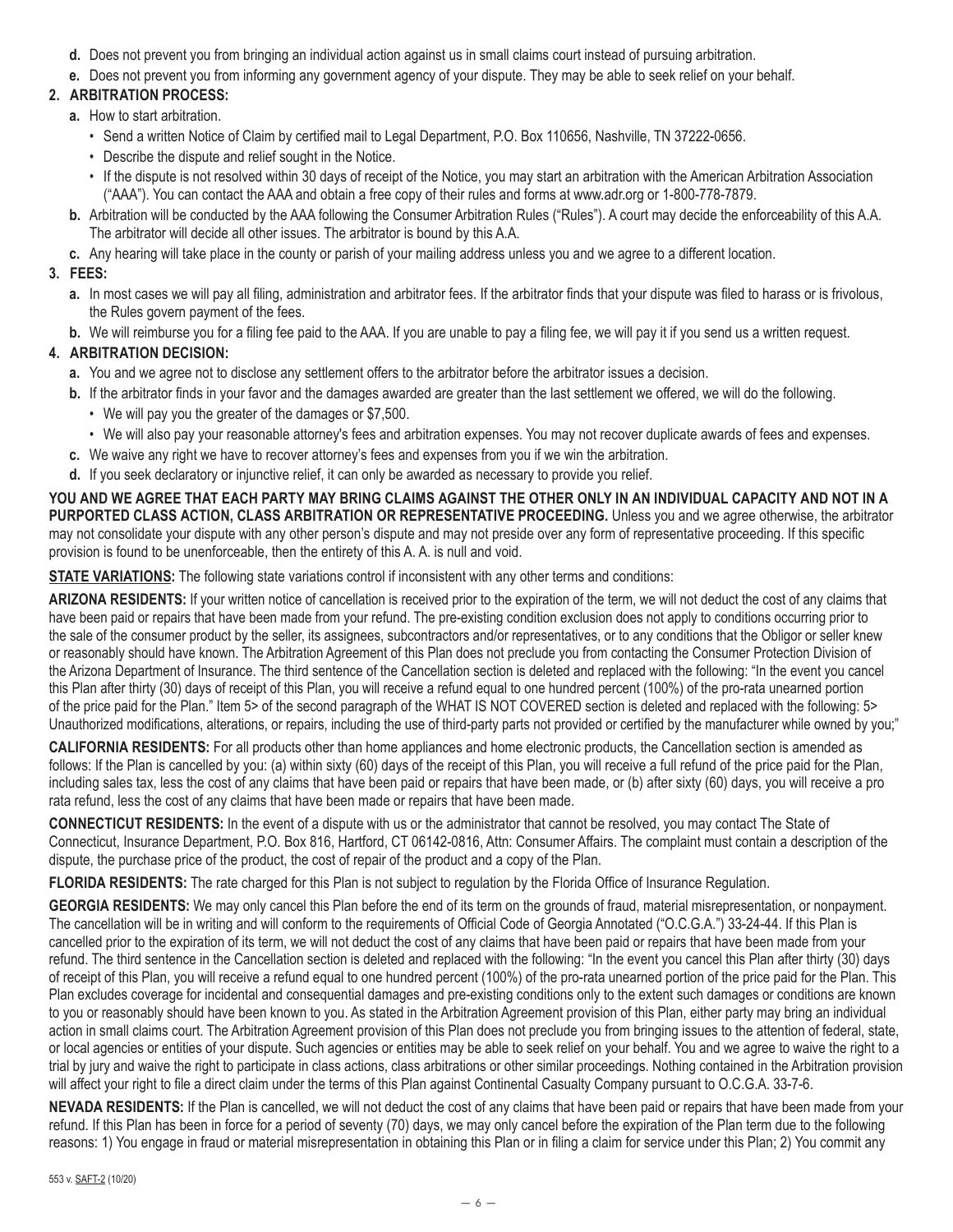act, omission, or violation of any terms of this Plan after the effective date of this Plan which substantially and materially increases the service required under this Plan; or 3) any material change in the nature or extent of the required service or repair, including unauthorized service or repair, which occurs after the effective date of this Plan and causes the required service or repair to be substantially and materially increased beyond that contemplated at the time this Plan was purchased or last renewed. If we fail to pay the cancellation refund as stated in the Cancellation provision, the penalty will be ten percent (10%) of the purchase price for each thirty (30) day period or portion thereof that the refund and any accrued penalties remain unpaid. Contact us at 866-371-9501with questions, concerns or complaints about this Plan. In the event you do not receive satisfaction under this Plan, complaints or questions about this Plan may be directed to the Nevada Department of Insurance, telephone (888) 872-3234. The following language is added to item 5> of the second paragraph of the What Is Not Covered section: "If the product is modified or altered without our authorization, we will only provide applicable coverage that is not related to the unauthorized modification or altercation or any breakdowns arising therefrom, unless such coverage is otherwise excluded by this Plan."

**NEW HAMPSHIRE RESIDENTS:** Contact us at 866-371-9501 with, questions, concerns, or complaints about the Plan. In the event you do not receive satisfaction under this Plan, you may contact the State of New Hampshire Insurance Department, 21 South Fruit Street, Suite 14, Concord, NH 03301, telephone number: 1-603-271-2261. The Arbitration Agreement provision of this Plan is subject to Revised Statutes Annotated 542.

**NEW MEXICO RESIDENTS:** If this Plan has been in force for a period of seventy (70) days, we may not cancel before the expiration of the Plan term or one (1) year, whichever occurs first, unless: (1) you fail to pay any amount due; (2) you are convicted of a crime which results in an increase in the service required under the Plan; (3) you engage in fraud or material misrepresentation in obtaining this Plan; (4) you commit any act, omission, or violation of any terms of this Plan after the effective date of this Plan which substantially and materially increase the service required under this Plan; or (5) any material change in the nature or extent of the required service or repair occurs after the effective date of this Plan and causes the required service or repair to be substantially and materially increased beyond that contemplated at the time you purchased this Plan.

**NORTH CAROLINA RESIDENTS:** The purchase of this Plan is not required either to purchase or to obtain financing for the product. We may nonrenew, but may not cancel this Plan prior to the expiration of the term except for non-payment by you or for violation of any of the terms and conditions of this Plan. The third sentence in the Cancellation section is deleted and replaced with the following: "In the event you cancel this Plan after thirty (30) days of receipt of this Plan, you will receive a refund equal to one hundred percent (100%) of the pro-rata unearned portion of the price paid for the Plan, less an administrative fee not to exceed ten percent (10%) of the pro-rata unearned portion of the Plan price or twenty-five dollars (\$25), whichever is less, and less the cost of any claims that have been paid or repairs that have been made."

**OKLAHOMA RESIDENTS:** Coverage afforded under this Plan is not guaranteed by the Oklahoma Insurance Guaranty Association. Oklahoma service warranty statutes do not apply to commercial use references in this Plan. Oklahoma license number: 44198043.

**OREGON RESIDENTS:** The Arbitration Agreement provision of this Plan is replaced with the following: "For the purpose of this Arbitration Agreement, references to "we" and "us" also include the respective parents, subsidiaries, affiliates, service contract insurers, agents, employees, successors and assigns of the Plan Obligor and administrator, as defined above; and the seller and its wholly owned subsidiaries, affiliates, agents, employees, successors and assigns. Most of your concerns about the Plan can be addressed simply by contacting us at 866-371-9501. In the event we cannot resolve any dispute, you and we may, in a separate agreement, consent to arbitration. **YOU AND WE AGREE THAT EACH PARTY MAY BRING CLAIMS AGAINST THE OTHER ONLY IN AN INDIVIDUAL CAPACITY AND NOT AS A CLASS REPRESENTATIVE OR CLASS MEMBER IN ANY PURPORTED CLASS ACTION, CLASS ARBITRATION OR OTHER SIMILAR PROCEEDING.** Any arbitration proceedings will be conducted within the state of Oregon."

**SOUTH CAROLINA RESIDENTS:** Contact us at 866-371-9501 with questions, concerns or complaints about this Plan. In the event you do not receive satisfaction under this Plan, complaints or questions about this Plan may be directed to the South Carolina Department of Insurance, Capitol Center, 1201 Main Street, Ste. 1000, Columbia, SC 29201 or 1-800-768-3467.

**TEXAS RESIDENTS:** If you purchased this Plan in Texas, unresolved complaints concerning us or questions concerning our registration may be addressed to the Texas Department of Licensing and Regulation, P.O. Box 12157, Austin, TX 78711, telephone number (512) 463-6599 or (800) 803-9202. You may apply for reimbursement directly to the insurer if a refund or credit is not paid before the forty-sixth (46th) day after the date on which the Plan is returned to us. Texas license number: 344.

**UTAH RESIDENTS: NOTICE. This Plan is subject to limited regulation by the Utah Insurance Department. To file a complaint, contact the Utah Insurance Department**. Coverage afforded under this Plan is not guaranteed by the Utah Property and Casualty Guaranty Association. The fourth sentence in the Cancellation section is deleted and replaced with the following: "This Plan may be cancelled by us or the administrator prior to the expiration of the term for: (i) material misrepresentation or substantial breaches of contractual duties, conditions, or warranties, by notifying you in writing at least thirty (30) days prior to the effective date of cancellation; or (ii) for nonpayment of premium by notifying you in writing at least ten (10) days prior to the effective date of cancellation. Such cancellation notifications will state the effective date and reason for cancellation."

**VIRGINIA RESIDENTS:** Contact us at 866-371-9501 with questions, concerns or complaints about this Plan. In the event you do not receive satisfaction under this Plan within 60 days after your request, you may contact the Virginia Department of Agriculture & Consumer Services, Office of Charitable & Regulatory Programs to file a complaint.

**WASHINGTON RESIDENTS:** If we fail to act on your claim, you may contact Continental Casualty Company directly at 1-800-831-4262. You are not required to wait sixty (60) days before filing a claim directly with Continental Casualty Company.

**WISCONSIN RESIDENTS: THIS CONTRACT IS SUBJECT TO LIMITED REGULATION BY THE OFFICE OF THE COMMISSIONER** 

**OF INSURANCE.** We may only cancel this contract before the end of the agreed contract term on the grounds of nonpayment, a material misrepresentation made by you to us, or a substantial breach of duties by you relating to the product or its use. If you cancel this contract due to a total loss of the Covered Equipment that is not covered by this contract, we will not deduct an administrative fee from your refund. The Arbitration Agreement provision of this contract is amended as follows: (1) The fifth and sixth sentences of the first paragraph are replaced with the following: **"TO RESOLVE DISPUTES, YOU MAY CHOOSE EITHER BINDING ARBITRATION, PURSUANT TO THE ARBITRATION AGREEMENT PROVISION OF THIS**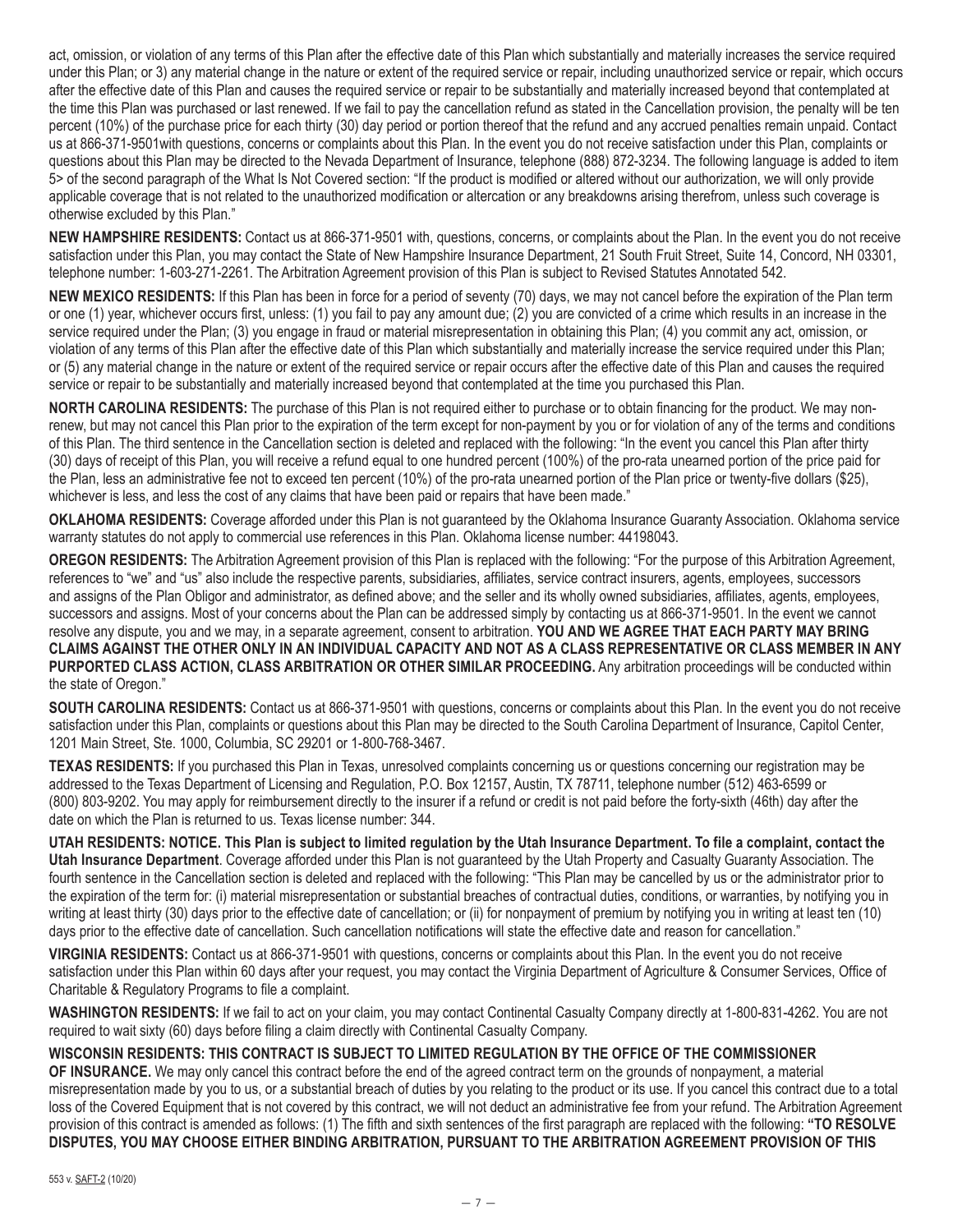#### **CONTRACT, OR SMALL CLAIMS COURT. BY AGREEING TO THIS CONTRACT, YOU AND WE WAIVE THE RIGHT TO HAVE DISPUTES RESOLVED THROUGH COURTS OF GENERAL JURISDICTION, THE RIGHT TO TRIAL BY JURY, AND TO PARTICIPATE IN CLASS ACTIONS, CLASS ARBITRATIONS OR OTHER REPRESENTATIVE PROCEEDINGS"**; and (2) subsection 1.(b) is deleted in its entirety.

**WYOMING RESIDENTS:** Prior notice is not required if the reason for cancellation is nonpayment of the Plan fee, a material misrepresentation by you to us or Samsung, or a substantial breach of duties by you relating to the Samsung service or its use. The Arbitration Agreement provision of this Plan is replaced with the following: "If there are disputes between you and us that are not resolved by negotiations, you and we may in a separate written agreement voluntarily consent to arbitration. Any arbitration proceedings will be conducted within the state of Wyoming." For the purpose of this Arbitration Agreement, references to "we" and "us" include (1) the Plan Obligor and administrator, as defined above, and their respective parents, subsidiaries, affiliates, service contract insurers, agents, employees, successors and assigns; and (2) the seller and its wholly owned subsidiaries, affiliates, agents, employees, successors and assigns.

#### **To obtain a large-type copy of the terms and conditions of this Plan, please go to www.asurion.com/samsung.**

Administered by: Asurion Warranty Protection Services, LLC Asurion Warranty Protection Services of Florida, LLC. P.O. Box 1340 • Sterling, VA 20167-1340 © 2022 Asurion, LLC • All Rights Reserved.

Name:

Address: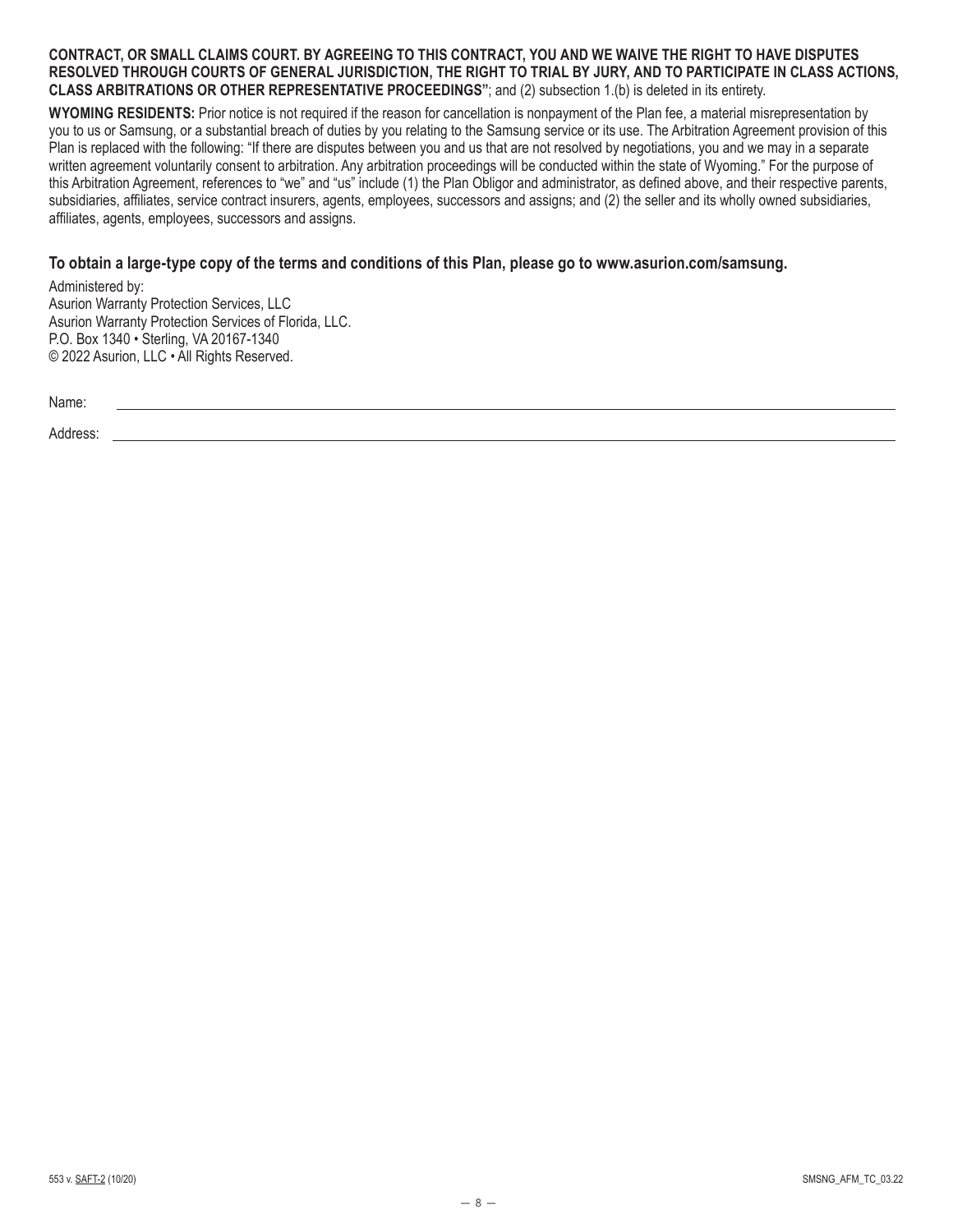# SAMSUNG Care+ **Pago único (mercado de accesorios)**

**Términos y condiciones para los dispositivos Samsung**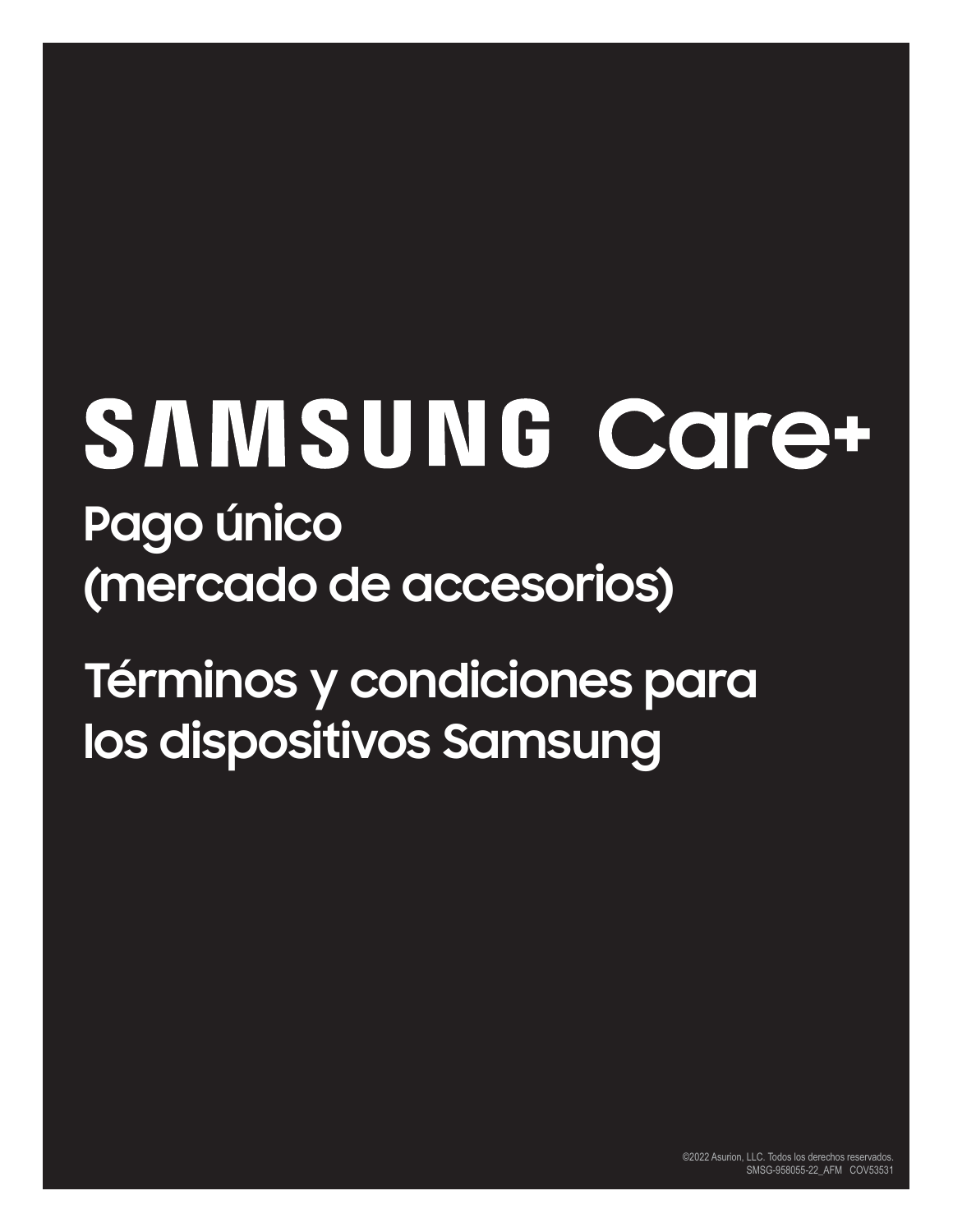# Tarifas de servicio

Se cobrará una tarifa de servicio no reembolsable por cada reclamación aprobada. Los importes se basan en los niveles de dispositivo para cada programa. Para ver los dispositivos elegibles por nivel, consulte el Programa de dispositivos a continuación, vaya a asurion.com/samsung o llame a Asurion al 1-866-371-9501. Visite asurion.com/samsung y consulte los términos y condiciones correspondientes cada vez que cambie de dispositivo.

| Tarifas de contrato de servicio                                             |                                       |         |         |         |
|-----------------------------------------------------------------------------|---------------------------------------|---------|---------|---------|
|                                                                             | Nivel 1                               | Nivel 2 | Nivel 3 | Nivel 4 |
| Reclamaciones de<br>reemplazo por da os<br>accidentales por manejo<br>(ADH) | No es elegible para<br>esta cobertura | \$99    | \$99    | \$249   |
| Reclamaciones de<br>reparación por ADH                                      | No es elegible para<br>esta cobertura | \$29    | \$29    | \$249   |
| Todas las reclamaciones<br>por mal funcionamiento                           | No es elegible para<br>esta cobertura |         | \$0     |         |

Información importante: En el caso de reclamaciones aprobadas, realizaremos la reparación o se proporcionará un dispositivo de reemplazo a nuestra discreción. Para las reparaciones, se le pedirá que traiga o envíe su dispositivo por correo a un centro de reparación autorizado. Información adicional sobre reparaciones está disponible en asurion.com/samsung, que incluye una lista de dispositivos elegibles, tipos de daños reparables y centros de reparación específicos disponibles.

La elegibilidad para reparaciones está sujeta a cambios. Si su dispositivo no es elegible para reparación o no se puede reparar, si no hay un centro de reparación autorizado, piezas o un técnico disponible, o si decidimos que es necesario un reemplazo, recibirá un dispositivo de reemplazo y se le cobrará la tarifa de servicio correspondiente a dicho reemplazo.

| Nivel de dispositivo | Dispositivos (para obtener una lista completa de dispositivos, visite<br>asurion.com/Samsung)                                                                                                                            |
|----------------------|--------------------------------------------------------------------------------------------------------------------------------------------------------------------------------------------------------------------------|
| Nivel 1              | A51, A51 5G, A52 5G, A53, XCover Pro (todos los operadores incluidos los desbloqueados, de 128 GB)                                                                                                                       |
| Nivel 2              | Note 9, Note 10, GS 9, GS 9+, S10, S10e, S10 Lite, S20 FE, S21, S21 FE 5G, S22, A71 5G<br>(todos los operadores, incluidos los desbloqueados, de 128 GB, 256 GB y 512 GB)                                                |
| Nivel 3              | S10 5G, S10+, S20 5G, S20+, S20 Ultra 5G, S21+ 5G, S21 Ultra 5G, S22+, S22 Ultra, Note 10+,<br>Note 10+5G, Note 205G, Note 20 Ultra 5G (todos los operadores incluidos los desbloqueados,<br>de 128 GB, 256 GB y 512 GB) |
| Nivel 4              | Galaxy Fold, Galaxy Fold 2 5G, Galaxy Z Flip, Galaxy Z Flip 5G<br>(todos los operadores, incluidos los desbloqueados, de 128 GB, 256 GB y 512 GB)                                                                        |

Para obtener una lista completa y actualizada de dispositivos con tarifa de servicio y montos deducibles asociados, visite asurion.com/samsung o llame al 1-866-371-9501. NOTA: Esta lista se modifica ocasionalmente. Consulte asurion.com/ samsung cada vez que cambie de dispositivo para conocer las tarifas de servicio correspondientes.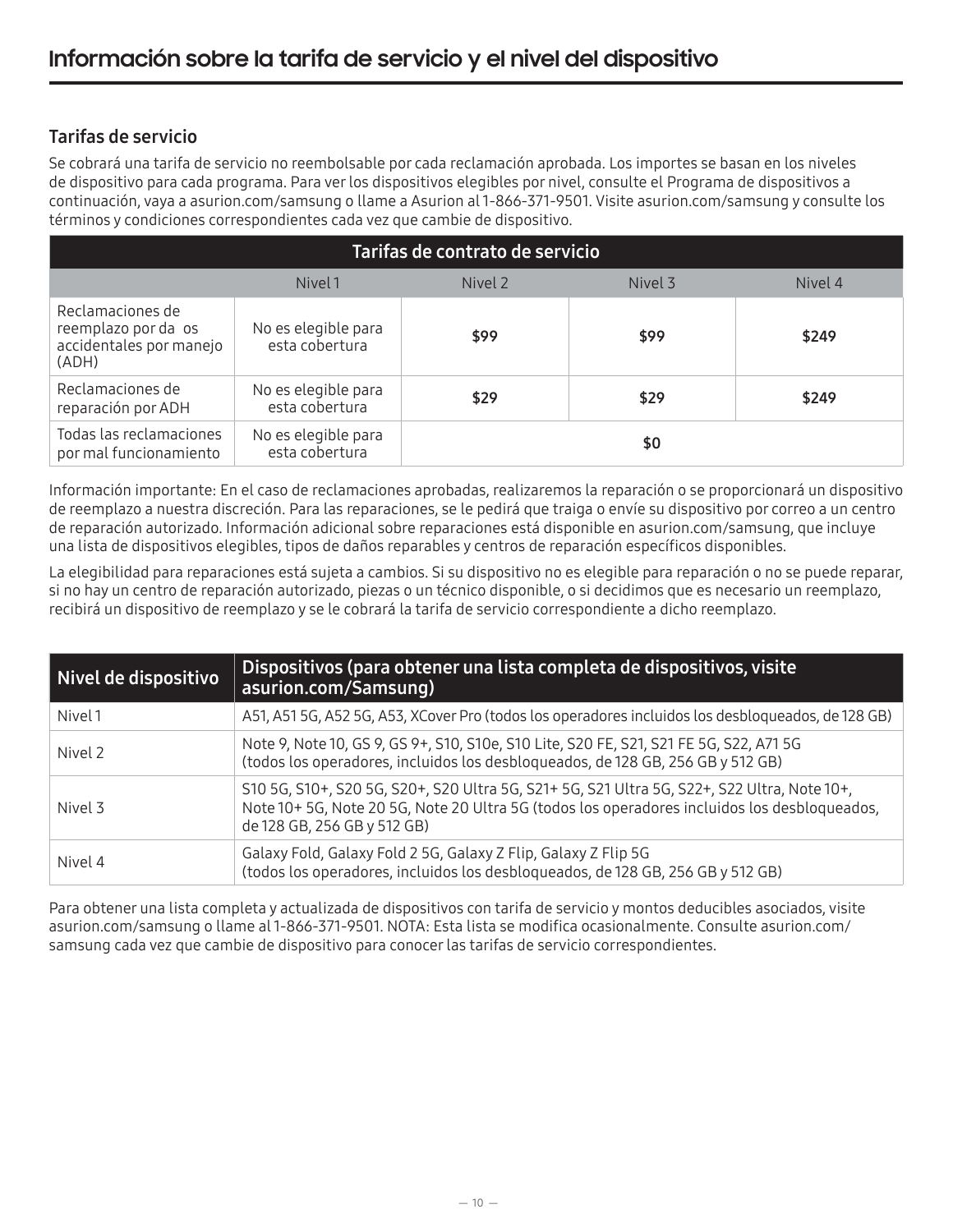**Nosotros, el administrador o el vendedor a quien compró el producto cubierto y este Plan podemos ofrecer productos y servicios adicionales con un descuento cuando lo consideremos oportuno, para su consideración.**

#### **Samsung Care+**

**LOS TÉRMINOS Y CONDICIONES DE ESTE CONTRATO DE SERVICIO (EL "PLAN") CONSTITUYEN UN CONTRATO LEGAL ENTRE USTED, NOSOTROS Y EL ADMINISTRADOR (COMO SE DEFINE A CONTINUACIÓN). ESTE PLAN EXIGE QUE RESUELVA CUALQUIER CONTROVERSIA CON NOSOTROS O EL ADMINISTRADOR MEDIANTE ARBITRAJE VINCULANTE E INDIVIDUAL O A TRAVÉS DE LOS TRIBUNALES PARA CASOS MENORES Y LIMITA NUESTRA RESPONSABILIDAD HACIA USTED. LEA ESTE PLAN DETENIDA Y COMPLETAMENTE. SI NO ESTÁ DE ACUERDO CON ALGUNA DE SUS DISPOSICIONES, PUEDE CANCELAR ESTE PLAN DE ACUERDO CON LAS DISPOSICIONES DE CANCELACIÓN QUE SE ESTABLECEN A CONTINUACIÓN. Para obtener más información sobre cómo presentar una reclamación, consulte la disposición "Para presentar una reclamación" a continuación.** 

**DEUDOR:** La compañía obligada en el marco de este Plan en el Distrito de Columbia y todos los estados, excepto Florida, es **Asurion Warranty Protection Services, LLC,** a quién se puede contactar en P.O. Box 061078, Chicago, IL 60606-1078, teléfono 1-866-856-3882. En Florida, la compañía obligada en el marco de este Plan es **Asurion Warranty Protection Services of Florida, LLC.** 

**DEFINICIONES:** A lo largo de este Plan, los siguientes términos tienen estos significados:

- **1. "Nosotros", "nos"** y **"nuestro"** significa la compañía obligada en el marco de este Plan, como se menciona en la sección Deudor que figura arriba;
- **2. "administrador"** significa (i) Asurion Warranty Protection Services, LLC en el Distrito de Columbia y todos los estados, excepto Florida; y (ii) Asurion Warranty Protection Services of Florida, LLC. en Florida. Puede contactarse al administrador de la siguiente manera: P.O. Box 061078, Chicago, IL 60606-1078, teléfono 866-371-9501;
- **3. "vendedor"** significa Samsung Electronics America, Inc. ("Samsung"), el vendedor del producto y este Plan;
- **4. "producto cubierto"** [hace referencia al artículo de consumo de Samsung que compró y está cubierto por este Plan a través de su cuenta con Samsung Electronics America, Inc. en la fecha en que se produce la avería, según se identifica mediante el Número de serie electrónico (ESN), el Número de identificación de equipo móvil (MEID) o Identidad internacional de equipo móvil (IMEI) para dispositivos CDMA y tarjeta SIM;
- **5. "usted"** y **"su"** significa la persona que compró el producto cubierto y este Plan;
- **6. "avería"** significa la falla mecánica o eléctrica del producto cubierto causada por lo siguiente: (i) defectos en materiales o mano de obra; (ii) sobretensión; (iii) polvo, calor o humedad; (iv) desgaste normal por uso; o (v) daños no intencionales y accidentales por manejo como resultado del uso normal ("ADH"); y
- **7. "producto de reemplazo"** significa un **PRODUCTO SAMSUNG NUEVO, REACONDICIONADO O REMANUFACTURADO DE CARACTERÍSTICAS Y FUNCIONALIDAD IGUALES O SIMILARES QUE CUMPLE CON LAS ESPECIFICACIONES DE FÁBRICA DEL PRODUCTO CUBIERTO ORIGINAL.** Los avances tecnológicos pueden dar lugar a un producto de reemplazo con un precio de venta más bajo que el producto original cubierto.

**INSTRUCCIONES:** Este Plan, incluidos los términos, las condiciones, las limitaciones, las exclusiones y el recibo de compra o correo electrónico de confirmación del pedido para el producto cubierto y este Plan constituyen el acuerdo completo entre usted y nosotros. Conserve este Plan y el recibo de compra o el correo electrónico de confirmación del pedido para consultas futuras; podría necesitarlos para obtener el servicio. Debe seguir las instrucciones del fabricante para el uso, cuidado y mantenimiento adecuados de los productos cubiertos. El incumplimiento de las pautas de mantenimiento y servicio del fabricante puede dar lugar a la denegación de la cobertura en virtud de este Plan. Recomendamos encarecidamente (pero no exigimos como condición de este Plan) el respaldo periódico de los datos y el software. Si corresponde, es importante que realice la copia de seguridad de todos los archivos de datos en su producto cubierto antes de obtener el servicio; las reparaciones a su producto cubierto pueden dar lugar a la eliminación de estos archivos de datos.

**QUÉ ESTÁ CUBIERTO:** Este Plan cubre costos de reemplazo o piezas y costos de mano de obra para reparar su producto cubierto en caso de que sea objeto de una avería que no esté cubierta por ninguna póliza de seguro, garantía u otro contrato de servicio. Si determinamos que no podemos reparar su producto cubierto como se especifica en este Plan, podemos, a nuestra discreción tomar las siguientes medidas: (i) reemplazarlo con un producto de reemplazo; (ii) reembolsarle las reparaciones autorizadas o el reemplazo del producto cubierto; o (iii), si así lo consideramos relevante, emitirle una tarjeta de regalo o un cheque, por el precio de compra original que pagó por el producto cubierto, sin incluir el impuesto sobre las ventas, como se indica en su recibo de venta o correo electrónico de confirmación del pedido. Pueden utilizarse piezas no originales para la reparación del producto cubierto. Si se produce una avería en la batería estándar junto con la avería del producto cubierto, también repararemos o, a nuestra entera discreción, reemplazaremos una batería estándar según corresponda. NO SE ASEGURA, DECLARA O GARANTIZA QUE UN PRODUCTO DE REEMPLAZO SERÁ IDÉNTICO U OFREZCA LAS MISMAS FUNCIONALIDADES QUE EL ARTÍCULO QUE SE REEMPLAZA. **Los productos de reemplazo serán NUEVOS O REACONDICIONADOS, a nuestra entera discreción.** El dispositivo inalámbrico proporcionado como producto de reemplazo se convierte de inmediato en el producto cubierto. Por la presente, usted nos asigna todos los derechos y beneficios de la garantía de cualquier fabricante u otra cobertura auxiliar relacionada con cualquier producto cubierto que reemplacemos. Por la presente, usted nos asigna todos los derechos y beneficios de la garantía de cualquier fabricante u otra cobertura auxiliar relacionada con cualquier producto cubierto que reemplacemos. **NOTA: Para teléfonos móviles:** Usted es responsable de realizar una copia de seguridad de todo el software informático y los datos antes de comenzar cualquier reparación. No somos responsables de la pérdida de datos, incluidos documentos, bases de datos, mensajes, licencias, contactos, contraseñas, libros/revistas, juegos, fotos, videos, tonos de llamada, música u otro software o datos no estándar en su producto cubierto. La cobertura de este Plan también incluye acceso a asistencia técnica y soporte para sus productos cubiertos a través del servicio de soporte de Samsung Care+ durante la vigencia de este Plan. Se puede acceder a los términos de servicio del soporte técnico Samsung Care+ en www.asurion.com/samsung. Visite www.asurion.com/samsung o llame al 866-371-9501.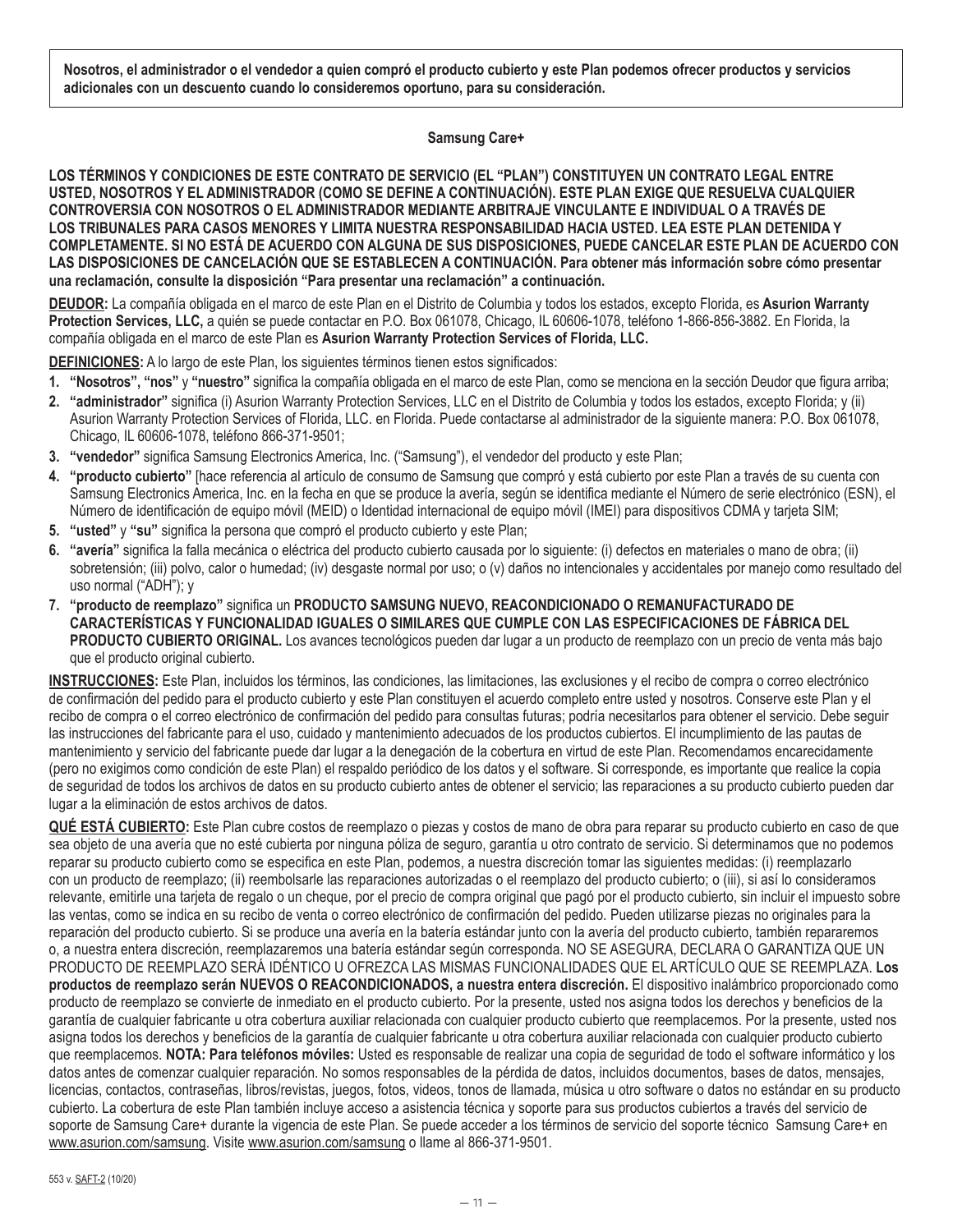#### **BENEFICIOS DE COBERTURA A PARTIR DE LA FECHA DE COMPRA:**

- **1.** Protección contra subidas de tensión.
- **2.** Acceso a asistencia técnica y soporte para sus productos cubiertos a través del servicio de soporte de Samsung Care+ durante la vigencia de este Plan. Se puede acceder a los términos de servicio del soporte Samsung Care+ en www.asurion.com/samsung. Visite www.asurion.com/Samsung o llame al 866-371-9501.

#### **BENEFICIOS DE COBERTURA A PARTIR DE LOS TREINTA (30) DÍAS DESPUÉS DE LA COMPRA:**

#### **1.** Averías provocadas por ADH.

**PLAZO DE COBERTURA:** El plazo de este Plan comienza en su fecha de compra y continúa durante el período indicado en su recibo de compra o en su correo electrónico de confirmación de pedido. Este Plan incluye la garantía del fabricante; no la reemplaza. Una vez que vence la garantía del fabricante, el Plan seguirá proporcionando algunos de los beneficios del fabricante, así como ciertos beneficios adicionales conforme se especifica en los términos y condiciones del Plan. Excepto por la cobertura descrita anteriormente, que comienza en su fecha de compra o treinta (30) días después de la compra, todas las demás coberturas del Plan entran en vigencia de inmediato después del vencimiento de la garantía del fabricante. La cobertura del Plan permanecerá vigente durante su plazo, a menos que se cancele o cumpla de conformidad con las disposiciones establecidas a continuación. En el caso de que su producto cubierto esté siendo reparado por un centro de servicio autorizado cuando expire este Plan, el plazo de este Plan se prorrogará hasta que se haya completado la reparación cubierta.

**CÓMO REALIZAR UNA RECLAMACIÓN:** Si su producto cubierto es objeto de una avería, puede visitar www.asurion.com/samsung las veinticuatro (24) horas del día, los siete (7) días de la semana, o puede llamar al servicio al cliente las veinticuatro (24) horas del día, los siete (7) días de la semana al 866-371-9501 para hablar con un agente. Todas las reclamaciones deben autorizarse por adelantado. Las reparaciones o remplazos no autorizados pueden no estar cubiertos. Es posible que haya disponible un servicio técnico en depósito, al que pueda llevar el dispositivo o remoto; el agente de servicio al cliente le informará sobre el tipo de servicio para el que califica su producto cubierto durante la presentación de la reclamación. Pagaremos el costo de envío de su producto cubierto hacia y desde el centro de servicio autorizado si se requiere servicio en depósito. Podemos solicitarle que rellene un formulario de facilitación de reclamación antes de recibir el servicio, un producto de reemplazo o el reembolso en el marco de este Plan. También se le puede solicitar que presente una identificación con foto emitida por el estado, que no sea un carnet de estudiante o licencia o identificación profesional, como condición para recibir el servicio, un producto de reemplazo o un reembolso en el marco de este Plan. Debe presentar su reclamación en el plazo de treinta (30) días posteriores a la avería. Si no presenta su reclamación en el plazo de esos treinta (30) días, podemos denegarle cobertura. Todas las reclamaciones deben informarse en el plazo de los treinta (30) días posteriores a la expiración del plazo de este Plan.

**POLÍTICA CONTRA DEFECTOS DE FÁBRICA:** Después de que se hayan completado tres (3) reparaciones de servicio por el mismo defecto

en un producto cubierto en el marco de este Plan y ese producto cubierto requiera una cuarta (4.ª) reparación, según lo determinemos, le proporcionaremos un producto de reemplazo, que no exceda el precio de compra que pagó por el producto cubierto, excluidos los impuestos sobre las ventas, como se indica en su recibo de compra o correo electrónico de confirmación de pedido, o, a nuestra discreción, le entregaremos una tarjeta de regalo o cheque por el costo de un producto de reemplazo que no exceda el precio de compra que pagó por el producto cubierto, excluidos los impuestos sobre las ventas, como se indica en su recibo de compra o en el correo electrónico de confirmación del pedido. Las comprobaciones de mantenimiento preventivo, las limpiezas, el diagnóstico de productos cubiertos y la formación del cliente no se consideran reparaciones a los efectos de la Política contra defectos de fábrica. NOTA: La Política contra defectos de fábrica no se aplica a: (i) reparaciones realizadas mientras el producto cubierto se encuentra bajo la garantía del fabricante; o (ii) averías provocadas por ADH.

**LÍMITE DE RECLAMACIONES:** A partir de la fecha en que se inscribió, este Plan cubrirá hasta tres (3) averías por ADH cubiertas en cualquier período de un (1) año (el "Límite de la reclamación") durante la vigencia de este Plan. Si se agota el Límite de reclamaciones debido a averías por ADH antes de que finalice el plazo del Plan, se cumplirán nuestras obligaciones en el marco de este Plan y su cobertura terminará. El período de un (1) año se calcula en función de la fecha del siniestro para cada avería por ADH cubierta. No hay límite para reclamaciones debido a todas las demás averías. Para cualquier reclamación única, la cantidad máxima que gastaremos para reemplazar o reparar el producto cubierto es \$2500.00.

**TARIFA DE SERVICIO:** Se debe pagar una tarifa de servicio no reembolsable, más los impuestos correspondientes, por cada reparación o reemplazo provisto en el marco este Plan, como se establece en el programa a continuación. Usted acepta pagarnos la tarifa de servicio, más los impuestos sobre las ventas correspondientes, antes de la reparación o reemplazo del teléfono móvil. La tarifa de servicio debe pagarse y recibirse con antelación al servicio prestado y puede pagarse con una tarjeta de débito o crédito de marca válidas. Se aplican las siguientes tarifas de servicio:

| Nivel de producto cubierto | Tarifa de servicio<br>de reemplazo por ADH   | Tarifa de servicio<br>de reparación por ADH  | Todas las demás averías                      |
|----------------------------|----------------------------------------------|----------------------------------------------|----------------------------------------------|
| Nivel 1                    | NO ES ELEGIBLE PARA ESTA<br><b>COBERTURA</b> | NO ES ELEGIBLE PARA ESTA<br><b>COBERTURA</b> | NO ES ELEGIBLE PARA ESTA<br><b>COBERTURA</b> |
| Nivel 2                    | \$99.00                                      | \$29.00                                      | \$0.00                                       |
| Nivel 3                    | \$99.00                                      | \$29.00                                      | \$0.00                                       |
| Nivel 4                    | \$249.00                                     | \$249.00                                     | \$0.00                                       |

**TARIFA POR NO DEVOLUCIÓN :** En un plazo de diez (10) días de la fecha de entrega de producto de reemplazo, se nos debe devolver el producto cubierto aprobado para el reemplazo a nuestro cargo en el envío de devolución que se le envío. Debe devolver el producto cubierto reemplazado según lo indiquemos y de acuerdo con las instrucciones incluidas en el envío de devolución, incluido el desbloqueo del dispositivo, o se le cobrará una tarifa por no devolución de hasta el precio minorista sugerido por el fabricante. PARA EVITAR ESTE CARGO, SIMPLEMENTE DEVUELVA EL PRODUCTO CUBIERTO COMO SE INDICA.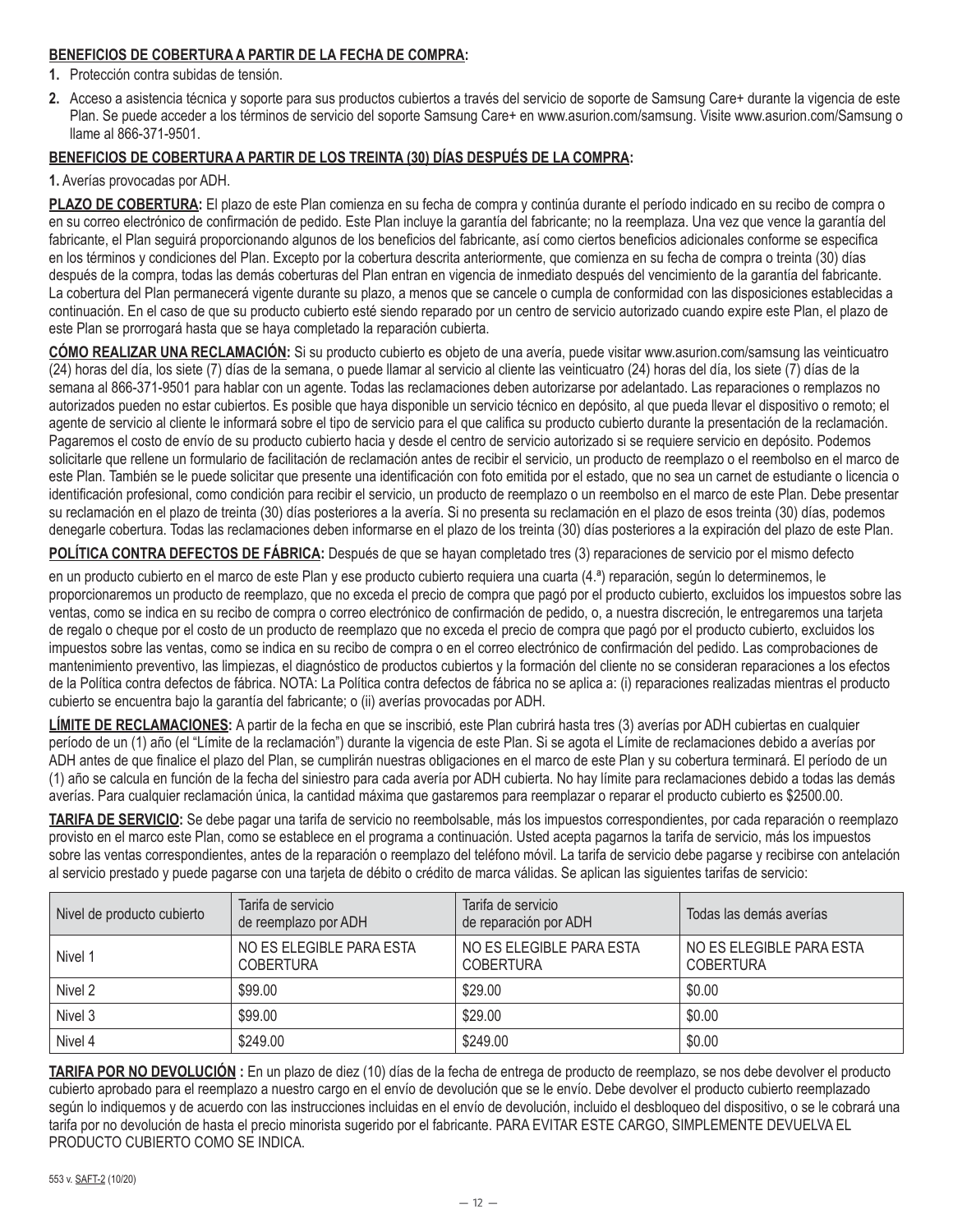**CARGO POR RECLAMACIONES NO CUBIERTAS:** Si le enviamos un producto de reemplazo, le notificaremos por escrito dentro de los treinta (30) días de la devolución del producto cubierto reemplazado si determinamos que el producto cubierto devuelto no sufrió una avería cubierta por el Plan. Se le cobrará un cargo por reclamación no cubierta de hasta \$2500.00, a menos que devuelva el producto de reemplazo, en buen estado de funcionamiento, a su costo de envío dentro de los quince (15) días posteriores a nuestra notificación. Si devuelve el producto de reemplazo según lo exige este Plan, le devolveremos su producto cubierto original.

#### **TRANSFERIBILIDAD:** Usted no puede transferir ni ceder este Plan.

**RESPONSABILIDADES DEL FABRICANTE:** Las piezas y los servicios cubiertos durante el período de garantía del fabricante son responsabilidad del fabricante.

#### **QUÉ NO ESTÁ CUBIERTO:**

#### **El Plan no cubre lo siguiente:**

**1> Daños incidentales o consecuentes; 2> fallas causadas por fuerza mayor, incendio, inundación, explosión, guerra, terrorismo, huelga, embargo, actos del gobierno, autoridad militar o condiciones climatológicas; 3> pérdida, robo, abuso, mal uso, daño intencional, instalación incorrecta o negligencia del cliente; 4> condiciones preexistentes que tuvieron lugar antes del momento en que se estableció como producto cubierto; y 5> cambios o mejoras de color, textura, acabado, expansión, contracción o cualquier daño cosmético al producto cubierto, independientemente de la causa, incluidos, entre otros: arañazos y daños que no afecten la función mecánica o eléctrica del producto cubierto. Además, el Producto cubierto no incluye y el Plan no cubre lo siguiente:** 

**1> Contrabando u obtención en el curso de transporte o comercio ilegal; 2> Obtención en tránsito hacia usted por parte de alguien que no sea nosotros; 3> Cargadores de batería; 4> Cualquier accesorio, (excepto que se indique lo contrario con respecto a las baterías estándar), incluidos, entre otros: placas frontales en color, datos o software personalizado, como administradores de información personal (PIM), tonos de llamada, juegos o protectores de pantalla; 5> Modificaciones, alteraciones o reparaciones no autorizadas, incluido el uso de piezas de terceros no proporcionadas o certificadas por el fabricante; y 6> Producto cubierto al que le falta alguna pieza o piezas.** 

**RENOVACIÓN:** Este Plan puede renovarse a nuestra discreción.

**CANCELACIÓN:** Puede cancelar este Plan en cualquier momento por cualquier motivo en cualquier momento enviando un correo electrónico a DepartmentC@asurion.com o escribiendo al administrador a: P.O. Box 1818, Sterling, VA 20167. En caso de que cancele este Plan dentro de los treinta (30) días siguientes a la recepción de este Plan, recibirá un reembolso completo de cualquier pago realizado por usted en el marco de este Plan, incluyendo impuestos sobre las ventas, menos el costo de cualquier reclamación pagada o reparación realizada. En el caso de que cancele este Plan después de treinta (30) días de la recepción de este Plan, recibirá un reembolso equivalente al cien por ciento (100 %) del monto prorrateado de la porción no devengada del precio pagado por el Plan, menos el costo de cualquier reclamación pagada o reparación realizada. Nosotros, o el administrador, podemos cancelar este Plan por cualquier motivo mediante el envío de una notificación a usted por escrito por lo menos treinta (30) días antes de la fecha de vigencia de la cancelación. Dicha notificación deberá indicar la fecha de vigencia y el motivo de la cancelación. Si nosotros, o el administrador, cancelamos este Plan, recibirá un reembolso del cien por ciento (100 %) del monto prorrateado de la porción no devengada del precio pagado por el Plan, menos el costo de cualquier reclamación pagada o reparación realizada. Para residentes de AL, AR, CA, CO, DC, HI, MA, MD, ME, MN, MO, NJ, NM, NV, NY SC, TX, WA, WI y WY y cualquier jurisdicción exigida por ley, cualquier reembolso adeudado y no pagado o acreditado en un plazo de treinta (30) días posteriores de la fecha de videncia de la cancelación incluirá una penalización del diez porciento (10 %) por mes.

**SEGURO QUE CUBRE ESTE PLAN:** Este Plan no es una póliza de seguro; sin embargo, nuestras obligaciones derivadas de este Plan están aseguradas en virtud de una póliza de seguro emitida por Continental Casualty Company, 151 N. Franklin St., Chicago, IL 60606, en las siguientes jurisdicciones: Alabama, Arkansas, California, Colorado, Connecticut, Distrito de Columbia, Florida, Georgia, Hawái, Illinois, Indiana, Kentucky, Maine, Massachusetts, Minnesota, Misuri, Montana, Nevada, Nuevo Hampshire, Nueva Jersey, Nueva York, Carolina del Norte, Ohio, Oklahoma,

Oregón, Carolina del Sur, Texas, Utah, Vermont, Virginia, Washington, Wisconsin o Wyoming. Si ha presentado una reclamación en el marco de este Plan y no pagamos, ni suministramos servicios o le pagamos un reembolso adeudado dentro de sesenta (60) días, o en caso de que lleguemos a una situación de insolvencia o que tengamos dificultades financieras, usted podrá comunicarse con Continental Casualty Company directamente al 1-800- 831-4262 para informar de su reclamación.

**Limitación de responsabilidad:** En caso de cualquier error, omisión o falla por nuestra parte, el administrador o Samsung con respecto al Plan o los servicios proporcionados por nosotros, el administrador o Samsung a continuación, la RESPONSABILIDAD nuestra, del administrador y de Samsung

SE LIMITARÁ A LOS CARGOS REALMENTE PAGADO POR USTED POR EL PLAN (PERO NO MÁS QUE LOS ÚLTIMOS VEINTICUATRO [24] CARGOS MENSUALES QUE PAGÓ POR EL PLAN). ESTE ES SU ÚNICA SOLUCIÓN LEGAL ANTE CUALQUIER ERROR, OMISIÓN O FALLA DE CUMPLIMIENTO DE NUESTRAS OBLIGACIONES, LAS DEL ADMINISTRADOR O LAS DE SAMSUNG. ADEMÁS, EN NINGÚN CASO NOSOTROS, EL ADMINISTRADOR O SAMSUNG, SEREMOS RESPONSABLES POR DAÑOS INDIRECTOS, INCIDENTALES, EMERGENTES, ESPECIALES, EJEMPLARES O PUNITIVOS (INCLUSO SI NOSOTROS, EL ADMINISTRADOR O SAMSUNG, HEMOS SIDO ADVERTIDOS O HEMOS PREVISTO LA POSIBILIDAD DE TALES DAÑOS), DERIVADOS DEL PLAN O DEL CUMPLIMIENTO DE OBLIGACIONES POR PARTE DE NOSOTROS, EL ADMINISTRADOR O SAMSUNG, EN EL MARCO DEL PLAN O DE CUALQUIER DISPOSICIÓN DE ESTE PLAN, POR EJEMPLO, LUCRO CESANTE O LA PÉRDIDA DE BENEFICIOS ANTICIPADOS O LA PÉRDIDA DEL NEGOCIO. EXCEPTO LO EXPRESAMENTE ESTABLECIDO EN ESTE PLAN, RENUNCIAMOS ESPECÍFICAMENTE A CUALQUIER Y TODA DECLARACIÓN O GARANTÍA, EXPRESA O IMPLÍCITA, RESPECTO AL PLAN Y LOS SERVICIOS QUE PROVEEN EN VIRTUD DEL PRESENTE ASURION Y SAMSUNG, INCLUIDA CUALQUIER GARANTÍA IMPLÍCITA DE TITULARIDAD, COMERCIABILIDAD O IDONEIDAD PARA UN FIN PARTICULAR Y LAS GARANTÍAS IMPLÍCITAS DERIVADAS DEL CURSO DE TRATAMIENTO O DE CUMPLIMIENTO DE OBLIGACIONES.

**RENUNCIA:** Ninguna renuncia total o parcial a cualquier término o condición de este Plan se interpretará como una renuncia continua de ese término o condición o una renuncia total o parcial de cualquier otro término o condición. Podemos reducir o renunciar a la tarifa de servicio de la reclamación de la cual es objeto el producto cubierto. Publicaremos el programa de tarifas de servicio por reclamaciones actual en www.asurion.com/samsung o puede llamar al 866-371-9501 para solicitarla.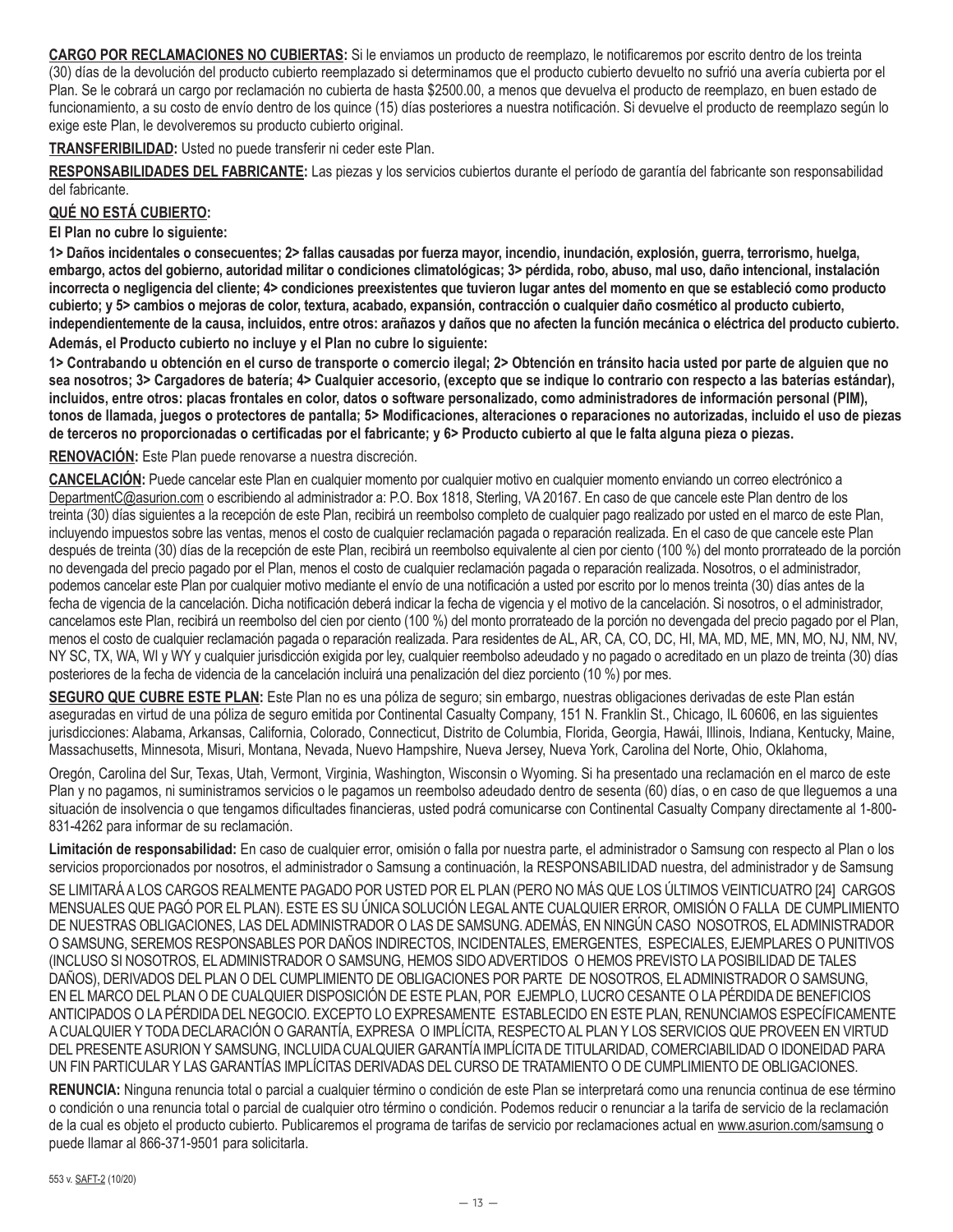**Fuerza mayor:** No tenemos ninguna responsabilidad por retrasos o fallas debido a hechos fortuitos, incendio, inundación, explosión, guerra, huelga, embargo, actos del gobierno, autoridad militar, o las condiciones climatológicas u otras causas fuera de nuestro control y, en tal caso, podemos cancelar este Plan de inmediato.

**ACUERDO DE ARBITRAJE O DE TRIBUNAL DE RECLAMACIONES MENORES:** Lea atentamente esta cláusula. Esto afecta sus derechos. A los efectos de este acuerdo de arbitraje o tribunal de casos menores (denominado en lo sucesivo el "A.A"), las referencias a "nosotros" y "nos" también incluyen a (1) las empresas matrices, subsidiarias, filiales, agentes, empleados, sucesores y cesionarios respectivos del Deudor y el administrador de este Plan (conforme se ha definido anteriormente); y (2) el vendedor (conforme se ha definido anteriormente) y sus subsidiarias de propiedad absoluta, agentes, empleados, sucesores y cesionarios. La mayoría de sus inquietudes sobre este Plan se pueden abordar simplemente al comunicarse con nosotros al 866-371-9501. En el caso de que no podamos resolver cualquier controversia con usted, **USTED Y NOSOTROS ACORDAMOS RESOLVER ESAS CONTROVERSIAS MEDIANTE EL ARBITRAJE VINCULANTE O A TRAVÉS DE UN TRIBUNAL DE RECLAMACIONES MENORES EN LUGAR DE A TRAVÉS DE TRIBUNALES DE JURISDICCIÓN GENERAL. USTED Y NOSOTROS ACORDAMOS RENUNCIAR AL DERECHO A UN JUICIO POR JURADO Y RENUNCIAR AL DERECHO A PARTICIPAR EN DEMANDAS COLECTIVAS, U OTROS PROCESOS REPRESENTATIVOS.** 

#### **1. ESTE A.A.:**

- **a.** Continúa en vigencia tras la extinción de este Plan.
- **b.** Se rige por la Ley Federal de Arbitraje.
- **c.** Cubre cualquier controversia que tenga con nosotros concerniente o relacionada, directa o indirectamente, con este Plan.
- **d.** No impide que usted pueda emprender una acción judicial individual contra nosotros en un tribunal para casos de menor cuantía en lugar de llevar a cabo el arbitraje.
- **e.** No le impide informar a cualquier agencia gubernamental de su disputa. Es posible que puedan solicitar una reparación en su nombre.

#### **2. PROCESO DE ARBITRAJE:**

- **a.** Cómo iniciar el arbitraje.
	- Envíe una Notificación de reclamación por escrito por correo certificado al Departamento de Legales, P.O. Box 110656, Nashville, TN 37222-0656.
	- Describa la controversia y la reparación solicitada en la Notificación.
	- Si no resolvemos la controversia en un plazo de treinta (30) días de recibir la Notificación, puede iniciar un arbitraje ante la Asociación Americana de Arbitraje (American Arbitration Association, "AAA"). Puede comunicarse con la AAA y obtener una copia gratuita de sus normas y formularios en www.adr.org o llamando al 1-800-778-7879.
- **b.** El arbitraje será llevado a cabo por la AAA siguiendo las Normas de Arbitraje del Consumidor ("Normas"). Un tribunal puede decidir la aplicabilidad de este A.A. El árbitro decidirá todas las demás cuestiones. El árbitro queda vinculado por este A.A.
- **c.** A menos que usted y nosotros acordemos un lugar diferente, cualquier audiencia se llevará a cabo en el condado o distrito de su dirección postal.

#### **3. HONORARIOS:**

- **a.** En la mayoría de los casos pagaremos todos los cargos de registro, administración y árbitros. Si el árbitro considera que su controversia se presentó con el objetivo de acosar o es frívola, las Normas regirán el pago de los cargos.
- **b.** Le reembolsaremos el cargo de registro pagado a la AAA. Si no puede pagar un cargo de registro, lo pagaremos si usted nos envía una solicitud por escrito.

#### **4. DECISIÓN DE ARBITRAJE:**

- **a.** Usted y nosotros aceptamos no divulgar ninguna oferta de conciliación al árbitro antes de que el árbitro dicte una decisión.
- **b.** Si el árbitro se pronuncia a su favor y la compensación por daños otorgada es superior a la última conciliación que hayamos ofrecido, haremos lo siguiente.
	- Le pagaremos el importe mayor entre los daños o \$7500.
	- También pagaremos los honorarios razonables de su abogado y los gastos de arbitraje. No puede recuperar laudos duplicados de honorarios y gastos.
- **c.** Renunciamos a cualquier derecho que tengamos a requerir que usted nos compense los honorarios y gastos de abogados si prevalecemos en el arbitraje.
- **d.** Si solicita una reparación declaratoria o cautelar, dicha reparación puede otorgase únicamente en la medida necesaria para proporcionarle una reparación.

**USTED Y NOSOTROS ACORDAMOS QUE CADA PARTE PUEDE PRESENTAR RECLAMACIONES CONTRA LA OTRA ÚNICAMENTE A TÍTULO INDIVIDUAL Y NO EN UNA PRESUNTA DEMANDA COLECTIVA, ARBITRAJE COLECTIVO O PROCESO REPRESENTATIVO.** A menos que usted y nosotros acordemos lo contrario, el árbitro no puede consolidar su controversia con la controversia de cualquier otra persona y no puede presidir ningún tipo de proceso representativo. Si se considera que esta disposición específica es inexigible, entonces la totalidad de este A.A. será nulo y carecerá de efecto.

**VARIACIONES SEGÚN EL ESTADO:** Prevalecerán las siguientes variaciones según el estado si hay alguna contradicción con otros términos y condiciones:

**RESIDENTES DE ARIZONA.** Si su aviso de cancelación por escrito se recibe antes de la expiración del plazo, no deduciremos el costo de cualquier reclamación que haya sido pagada o de las reparaciones que se hayan realizado de su reembolso. La exclusión de condiciones preexistentes no se aplica a las condiciones que ocurran antes de la venta del producto de consumo por parte del vendedor, sus cesionarios, subcontratistas o representantes, ni a ninguna condición que el Deudor o el vendedor conocían o debían haber conocido razonablemente. El Acuerdo de arbitraje de este Plan no le impide comunicarse con la División de Protección al Consumidor del Departamento de Seguros de Arizona. La tercera oración de la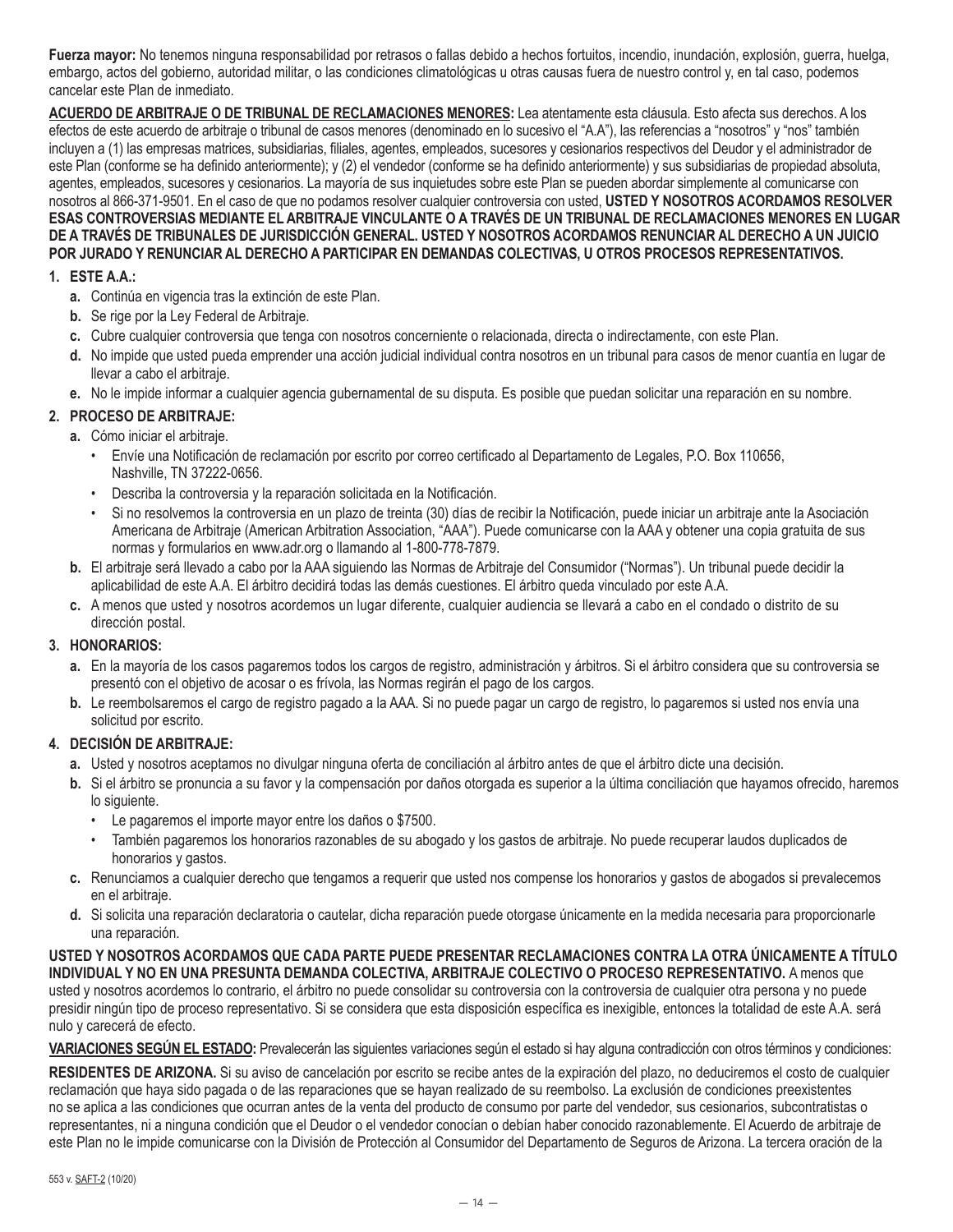sección Cancelación se elimina y reemplaza con la siguiente: "En caso de que cancele este Plan después de treinta (30) días de la recepción de este Plan, recibirá un reembolso equivalente al cien por ciento (100 %) del monto prorrateado de la parte no devengada del precio pagado por el Plan". El punto 5> del segundo párrafo de la sección LO QUE NO ESTÁ CUBIERTO se elimina y se reemplaza con lo siguiente: 5> Modificaciones, alteraciones o reparaciones no autorizadas, incluido el uso de piezas de terceros no provistas o certificadas por el fabricante mientras usted sea el titular."

**RESIDENTES DE CALIFORNIA:** Para todos los productos que no sean electrodomésticos y productos electrónicos para el hogar, la sección Cancelación se modifica como sigue: Si usted cancela el Plan: (a) en un plazo de sesenta (60) días posteriores a la recepción de este Plan, recibirá un reembolso completo del precio pagado por el Plan, incluido el impuesto a las ventas, menos el costo de cualquier reclamación pagada o reparación realizada, o (b) después de sesenta (60) días, recibirá un reembolso prorrateado, menos el costo de cualquier reclamación pagada o reparación realizada.

**RESIDENTES DE CONNECTICUT:** En el caso de una controversia con nosotros o el administrador que no se pueda resolver, puede comunicarse con el Departamento de Seguros del estado de Connecticut, P.O. Box 816, Hartford, CT 06142-0816, Attn: Asuntos del Consumidor. La queja debe contener una descripción de la controversia, el precio de compra del producto, el costo de reparación del producto y una copia del Plan.

**RESIDENTES DE FLORIDA:** La tarifa cobrada por este Plan no está sujeta a la regulación por parte de la Oficina de Regulación de Seguros de Florida.

**RESIDENTES DE GEORGIA.** Solo podremos cancelar este Plan antes de la finalización de su plazo por motivos de fraude, tergiversación sustancial o falta de pago. La cancelación se efectuará por escrito y se ajustará a los requisitos del Código Oficial de Georgia Comentado (O.C.G.A.), sección 33-24-44. Si este Plan se cancela antes de la expiración de su plazo, no deduciremos de su reembolso el costo de cualquier reclamación pagada o reparación realizada. La tercera oración de la sección Cancelación se elimina y reemplaza con la siguiente: "En caso de que cancele este Plan después de treinta (30) días de recibir este Plan, recibirá un reembolso equivalente al cien por ciento (100 %) de la parte prorrateada no devengada del precio pagado por el Plan. Este Plan excluye la cobertura de daños incidentales y emergentes y condiciones preexistentes únicamente en la medida en que dichos daños o condiciones sean conocidos por usted o razonablemente deberían haber sido conocidos por usted. Como se indica en la disposición sobre el Acuerdo de arbitraje de este Plan, cualquiera de las partes puede interponer una acción individual en un tribunal de casos menores. La disposición sobre el Acuerdo de arbitraje de este Plan no le impide plantear problemas a las agencias o entidades federales, estatales o locales con respecto a su controversia. Es posible que estas agencias o entidades puedan solicitar una indemnización en su nombre. Usted y nosotros acordamos renunciar al derecho a un juicio por jurado y a participar en demandas colectivas, arbitrajes colectivos u otros procesos similares. Nada de lo contenido en la disposición de Arbitraje afectará su derecho a presentar una reclamación directa en el marco de los términos de este Plan contra Continental Casualty Company conforme al O.C.G.A. 33-7-6.

**RESIDENTES DE NEVADA:** Si el Plan se cancela, no deduciremos el costo de cualquier reclamación que se haya pagado o de las reparaciones que se hayan realizado de su reembolso. Si este Plan ha estado vigente por un período de setenta (70) días, únicamente podremos cancelarlo antes de la expiración del plazo del Plan debido a las siguientes razones: 1) usted se involucra en un fraude o una tergiversación sustancial al obtener este Plan o al presentar una reclamación de servicio en virtud de este Plan; 2) comete cualquier acto, omisión o violación de cualquiera de los términos de este Plan después de la fecha de entrada en vigencia de este Plan que aumenta sustancial y considerablemente el servicio requerido en virtud de este Plan; o 3) cualquier cambio sustancial en la naturaleza o el alcance del servicio o la reparación requeridos, incluido el servicio o la reparación no autorizados, que se produzca después de la fecha de entrada en vigencia de este Plan y haga que el servicio o la reparación requeridos aumenten sustancial y considerablemente más allá de lo que se contempló en el momento en que se compró o se renovó por última vez este Plan. Si no pagamos el reembolso de la cancelación como se indica en la disposición Cancelación, la penalización será del diez porciento (10 %) del precio de compra por cada período de treinta (30) días o parte del mismo por el que el reembolso y cualquier penalización acumulada permanezcan impagos. Comuníquese con nosotros al 866-371-9501 si tiene alguna pregunta, inquietud o queja acerca de este Plan. En caso de que no esté satisfecho con este Plan, las quejas o preguntas sobre este Plan pueden dirigirse al Departamento de Seguros de Nevada, llamando al (888) 872-3234. El siguiente texto se agrega al punto 5> del segundo párrafo de la sección Lo que no está cubierto: "Si el producto se modifica o altera sin nuestra autorización, únicamente proporcionaremos la cobertura aplicable que no esté relacionada con la modificación o alteración no autorizada o cualquier avería que surja de ella, a menos que el Plan excluya dicha cobertura".

**RESIDENTES DE NUEVO HAMPSHIRE:** Comuníquese con nosotros al 866-371-9501 si tiene alguna pregunta, inquietud o queja acerca del

Plan. En caso de que no esté satisfecho con este Plan, puede comunicarse con el Departamento de Seguros del estado de Nuevo Hampshire, 21 South Fruit Street, Suite 14, Concord, NH 03301, número de teléfono: 1-603-271-2261. La disposición sobre el Acuerdo de arbitraje de este Plan está sujeta a la sección 542 de las Leyes Revisadas Comentadas.

**RESIDENTES DE NUEVO MÉXICO:** Si este Plan ha estado vigente por un período de setenta (70) días, no podremos cancelarlo antes de la expiración del plazo del Plan o un (1) año, lo que ocurra primero, a menos que: (1) no pague cualquier monto adeudado; (2) sea condenado por un delito que da lugar a un aumento en el servicio requerido en virtud del Plan; (3) se involucre en un fraude o una tergiversación material al obtener este Plan; (4) cometa cualquier acto, omisión o violación de cualquiera de los términos de este Plan después de la fecha de vigencia de este Plan que aumenta sustancial y materialmente el servicio requerido en virtud de este Plan; o (5) se produzca cualquier cambio sustancial en la naturaleza o el alcance del servicio o la reparación requeridos después de la fecha de vigencia de este Plan y hace que el servicio o la reparación requeridos aumenten sustancial y materialmente más allá de lo que se contempla en el momento en que compró este Plan.

**RESIDENTES DE CAROLINA DEL NORTE:** La compra de este Plan no es necesaria ni para la compra ni para la obtención de la financiación para el producto. Es posible que no renovemos sino que únicamente cancelemos este Plan antes de la expiración del plazo, excepto en caso de su falta de pago o por la violación de cualquiera de los términos y condiciones de este Plan. La tercera oración de la sección Cancelación se elimina y reemplaza con la siguiente: "En caso de que cancele este Plan después de treinta (30) días de la recepción de este Plan, recibirá un reembolso equivalente al cien por ciento (100 %) del monto prorrateado de la porción no devengada del precio pagado por el Plan, menos una tarifa administrativa que no exceda el diez por ciento (10 %) del monto prorrateado de la porción no devengada del precio del Plan o veinticinco dólares (\$25), lo que sea menor y menos el costo de cualquier reclamación pagada o reparación realizada".

**RESIDENTES DE OKLAHOMA:** La cobertura otorgada en virtud de este Plan no está garantizada por la Asociación de Garantía de Seguros de Oklahoma. Las leyes de garantía de servicio de Oklahoma no se aplican a las referencias de uso comercial en este Plan. Número de licencia de Oklahoma: 44198043.